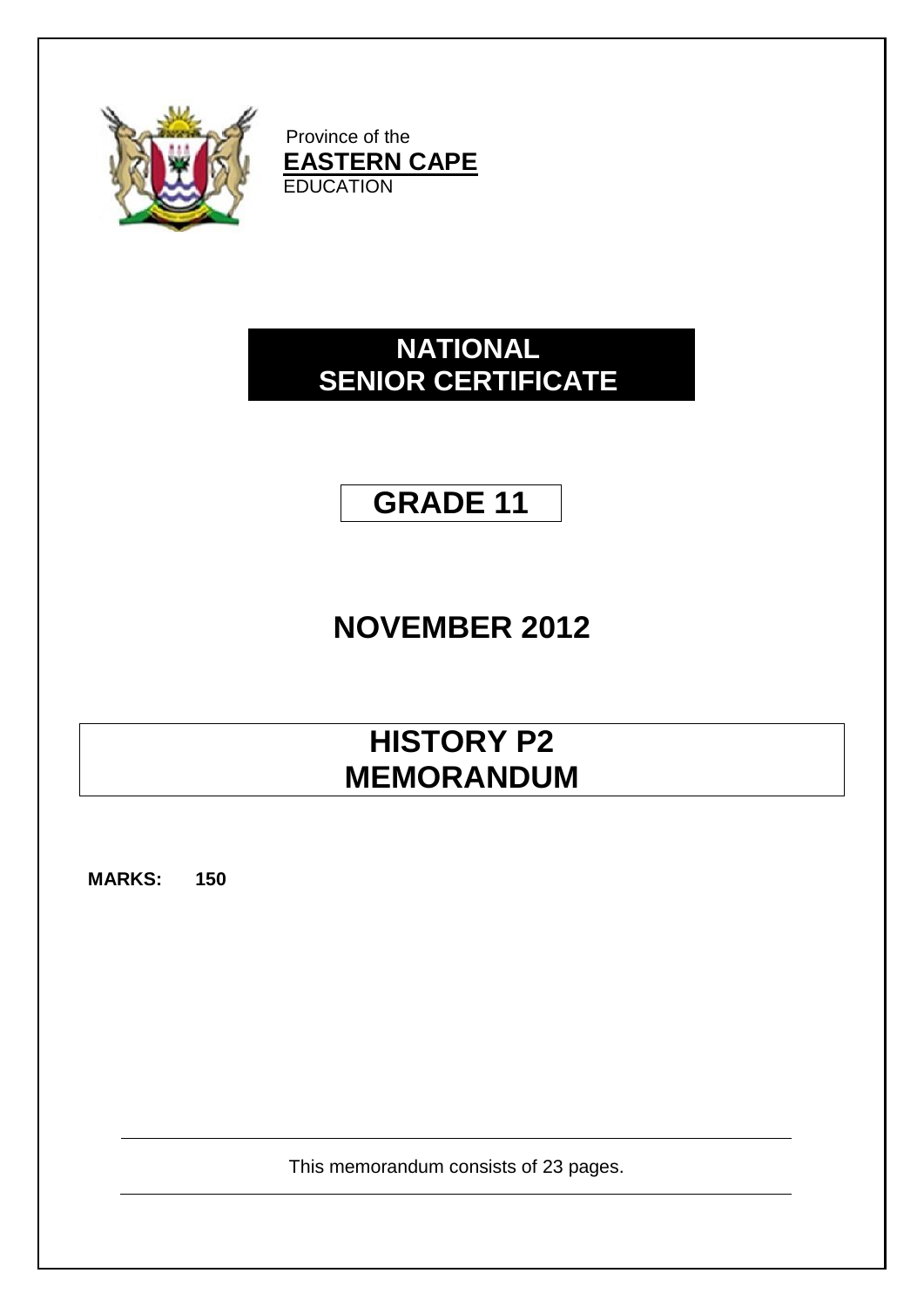# **SOURCE-BASED QUESTIONS**

1.1 The following Learning Outcomes and Assessment Standards were used to assess candidates in this question paper:

| <b>LEARNING</b>  | <b>ASSESSMENT STANDARDS</b>                                                                                                                                                                                        |
|------------------|--------------------------------------------------------------------------------------------------------------------------------------------------------------------------------------------------------------------|
| <b>OUTCOMES</b>  | The ability of the learner to:                                                                                                                                                                                     |
| Learning         | 1. Formulate questions to analyse concepts for investigation<br>within the context of what is being studied. (Not for<br>examination purposes.)<br>2. Access a variety of relevant sources of information in order |
| <b>Outcome 1</b> | to carry out an investigation. (Not for examination<br>purposes.)                                                                                                                                                  |
| (Historical      | 3. Interpret and evaluate information and data from sources.                                                                                                                                                       |
| enquiry)         | 4. Engage with sources of information evaluating the                                                                                                                                                               |
|                  | usefulness of the sources for the task, including                                                                                                                                                                  |
|                  | stereotypes, subjectivity and gaps in the evidence available                                                                                                                                                       |
|                  | to the learners.                                                                                                                                                                                                   |
| Learning         | 1. Analyse historical concepts as social constructs.                                                                                                                                                               |
| <b>Outcome 2</b> | 2. Examine and explain the dynamics of changing power<br>relations within the societies studied.                                                                                                                   |
|                  | 3. Compare and contrast interpretations and perspectives of                                                                                                                                                        |
| (Historical      | events, people's actions and changes in order to draw                                                                                                                                                              |
| concepts)        | independent conclusions about the actions or events.                                                                                                                                                               |
|                  | 1. Identify when an interpretation of statistics may be                                                                                                                                                            |
|                  | controversial and engage critically with the conclusions                                                                                                                                                           |
| Learning         | presented by the data.                                                                                                                                                                                             |
| <b>Outcome 3</b> | 2. Synthesise information to construct an original argument                                                                                                                                                        |
|                  | using evidence to support the argument.                                                                                                                                                                            |
| (Knowledge       | 3. Sustain and defend a coherent and balanced argument with                                                                                                                                                        |
| construction     | evidence provided and independently accessed.                                                                                                                                                                      |
| and              | 4. Communicate knowledge and understanding in a variety of                                                                                                                                                         |
| communication)   | ways including discussion (written and oral), debate,                                                                                                                                                              |
|                  | creating a piece of historical writing using a variety of                                                                                                                                                          |
|                  | genres, research assignments, graphics, oral presentation.                                                                                                                                                         |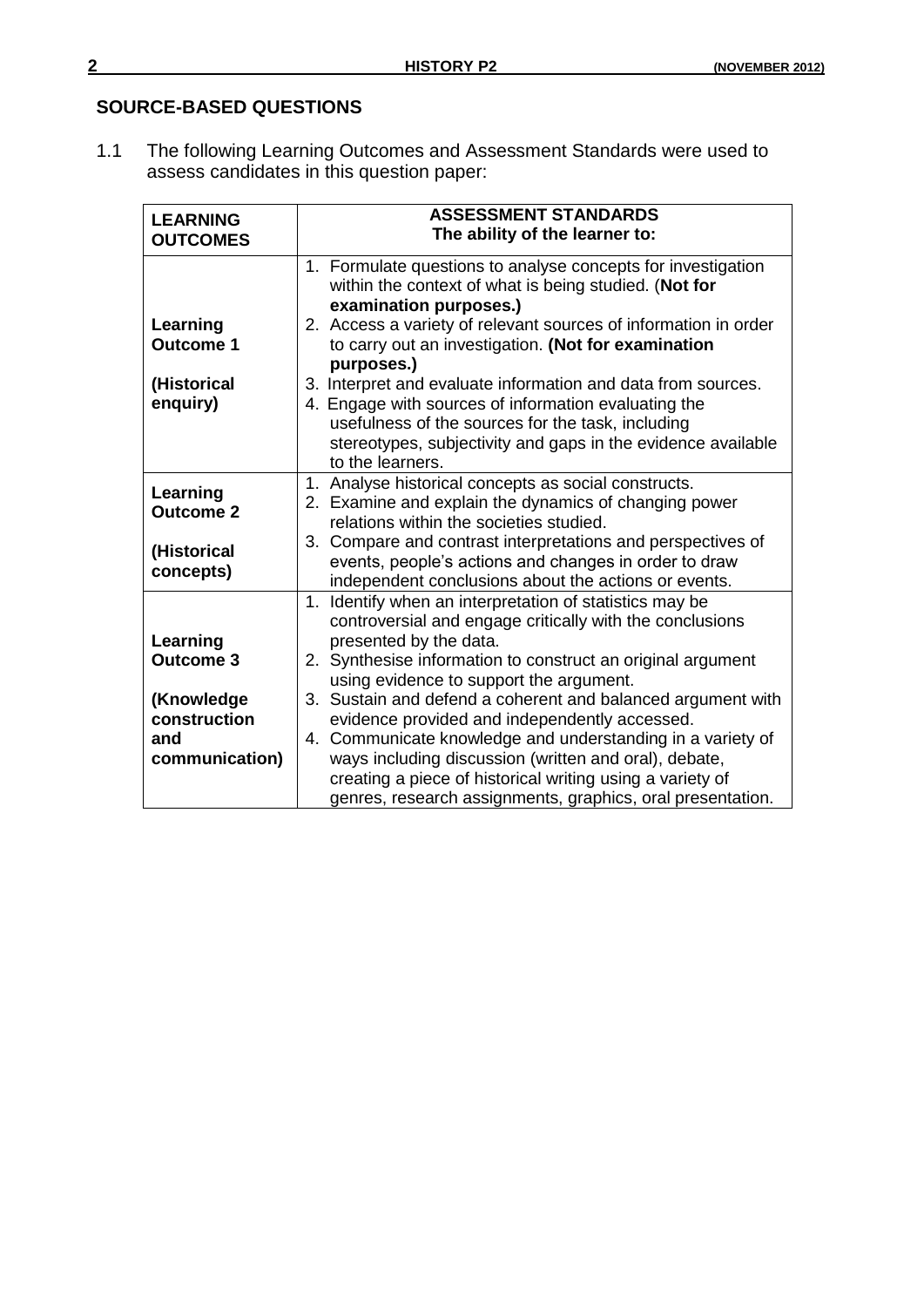1.2 The following levels of questions were used to assess source-based questions:

| <b>LEVELS OF SOURCE-BASED QUESTIONS</b> |                                                                                                                                                                                                                                                                                                                                                                                                                                                                                                                                                                                                                                                                                                                                                          |  |  |  |
|-----------------------------------------|----------------------------------------------------------------------------------------------------------------------------------------------------------------------------------------------------------------------------------------------------------------------------------------------------------------------------------------------------------------------------------------------------------------------------------------------------------------------------------------------------------------------------------------------------------------------------------------------------------------------------------------------------------------------------------------------------------------------------------------------------------|--|--|--|
| LEVEL 1 $(L1)$                          | • Extract relevant information and data from the sources.<br>• Organise information logically.<br>• Explain historical concepts.                                                                                                                                                                                                                                                                                                                                                                                                                                                                                                                                                                                                                         |  |  |  |
| <b>LEVEL 2 (L2)</b>                     | • Categorise appropriate or relevant source of information<br>provided to answer the questions raised.<br>• Analyse the information and data gathered from a<br>variety of sources.<br>• Evaluate the sources of information provided to assess<br>the appropriateness of the sources for the task.                                                                                                                                                                                                                                                                                                                                                                                                                                                      |  |  |  |
| <b>LEVEL 3 (L3)</b>                     | • Interpret and evaluate information and data from the<br>sources.<br>• Engage with sources of information evaluating the<br>usefulness of the sources for the task taking into<br>account stereotypes, subjectivity and gaps in the<br>evidence available.<br>• Analyse historical concepts as social constructs.<br>• Examine and explain the dynamics of changing power<br>relations within the aspects of societies studied.<br>• Compare and contrast interpretations and perspectives<br>of peoples' actions or events and changes to draw<br>independent conclusions about the actions or events.<br>• Identify when an interpretation of statistics may be<br>controversial and engage critically with the conclusions<br>presented by the data. |  |  |  |

- 1.3 The following table indicates how to assess source-based questions:
	- In the marking of source-based questions credit needs to be given to (Any other valid and relevant viewpoints, arguments, evidence or examples.
	- In the allocation of marks emphasis should be placed on how the requirements of the question have been addressed.
	- In the marking guideline the requirements of the question (skills that need to be addressed) as well as the level of the question are indicated in italics.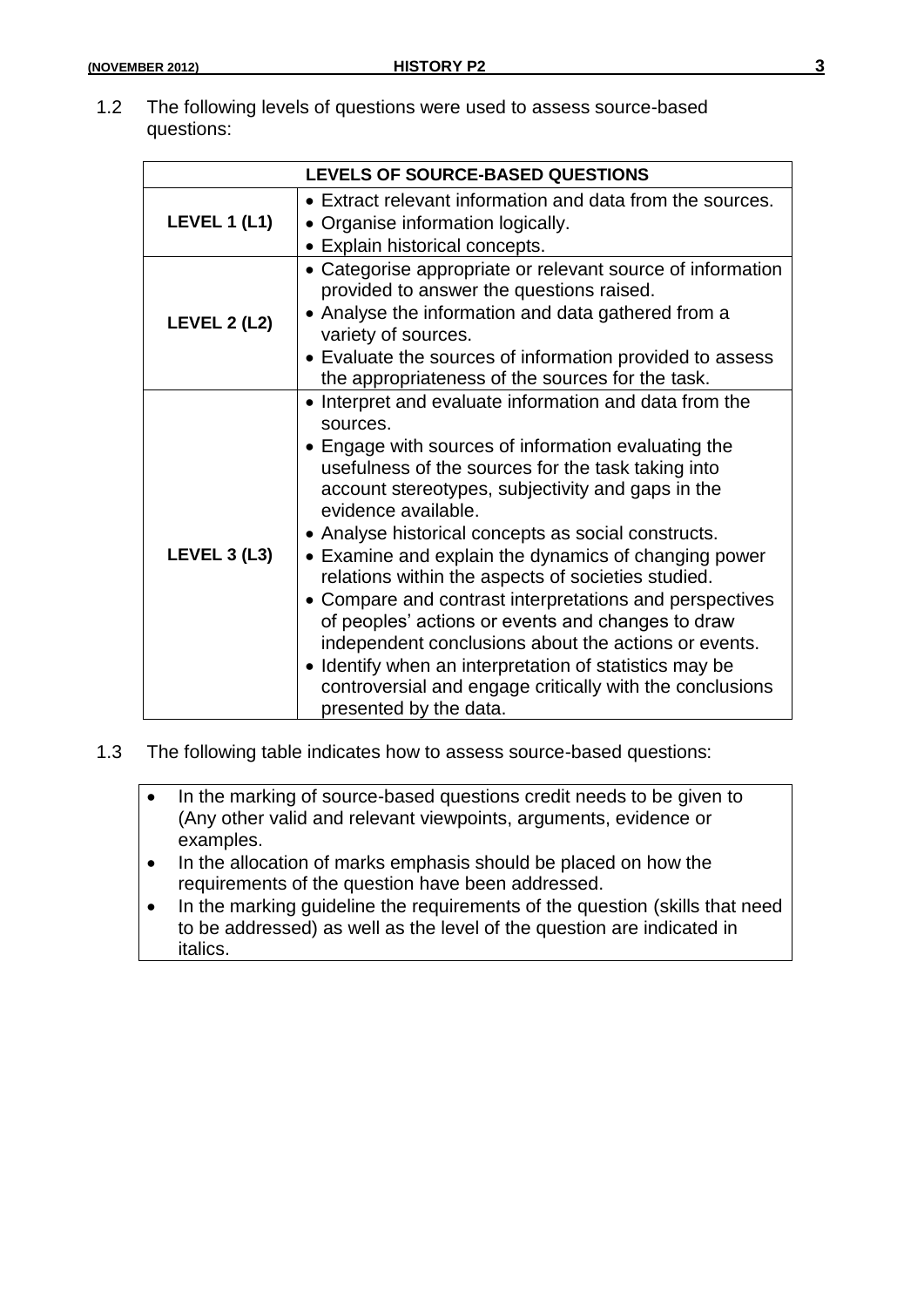# **EXTENDED WRITING**

# 2.1 **The extended writing questions focus on one of the following levels:**

# **LEVELS OF QUESTIONS**

# **Level 1**

- Discuss or describe according to a given line of argument set out in the extended writing question.
- Plan and construct an argument based on evidence, using the evidence to reach a conclusion.

### **Level 2**

- Synthesise information to construct an original argument using evidence to support the argument.
- Sustain and defend a coherent and balanced argument with evidence.
- Write clearly and coherently in constructing the argument.

# 2.2 **Marking of extended writing**

- **MARKERS MUST BE AWARE THAT THE CONTENT OF THE ANSWER WILL BE GUIDED BY THE TEXTBOOKS IN USE AT THE PARTICULAR CENTRE.**
- **CANDIDATES MAY HAVE ANY OTHER RELEVANT INTRODUCTION AND OR CONCLUSION THAN THOSE INCLUDED IN A SPECIFIC EXTENDED WRITING MARKING GUIDELINE.**
- **IN ASSESSING THE OPEN-ENDED SOURCE-BASED QUESTIONS CANDIDATES SHOULD BE GIVEN CREDIT FOR ANY OTHER RELEVANT RESPONSE.**

# **Global assessment of extended writing**

The extended writing will be assessed holistically (globally). This approach requires the educator to score the overall product as a whole, without scoring the component parts separately. This approach encourages the learner to offer an individual opinion by using selected factual evidence to support an argument. The learner will not be required to simply regurgitate "facts" in order to achieve a high mark. This approach discourages learners from preparing "model" answers and reproducing them without taking into account the specific requirements of the question. Holistic marking of extended writing credits learners' opinions supported by evidence. Holistic assessment, unlike content-based marking, does not penalise language inadequacies as the emphasis is on the following:

- The construction of argument;
- The appropriate selection of factual evidence to support such argument; and
- The learner's interpretation of the question.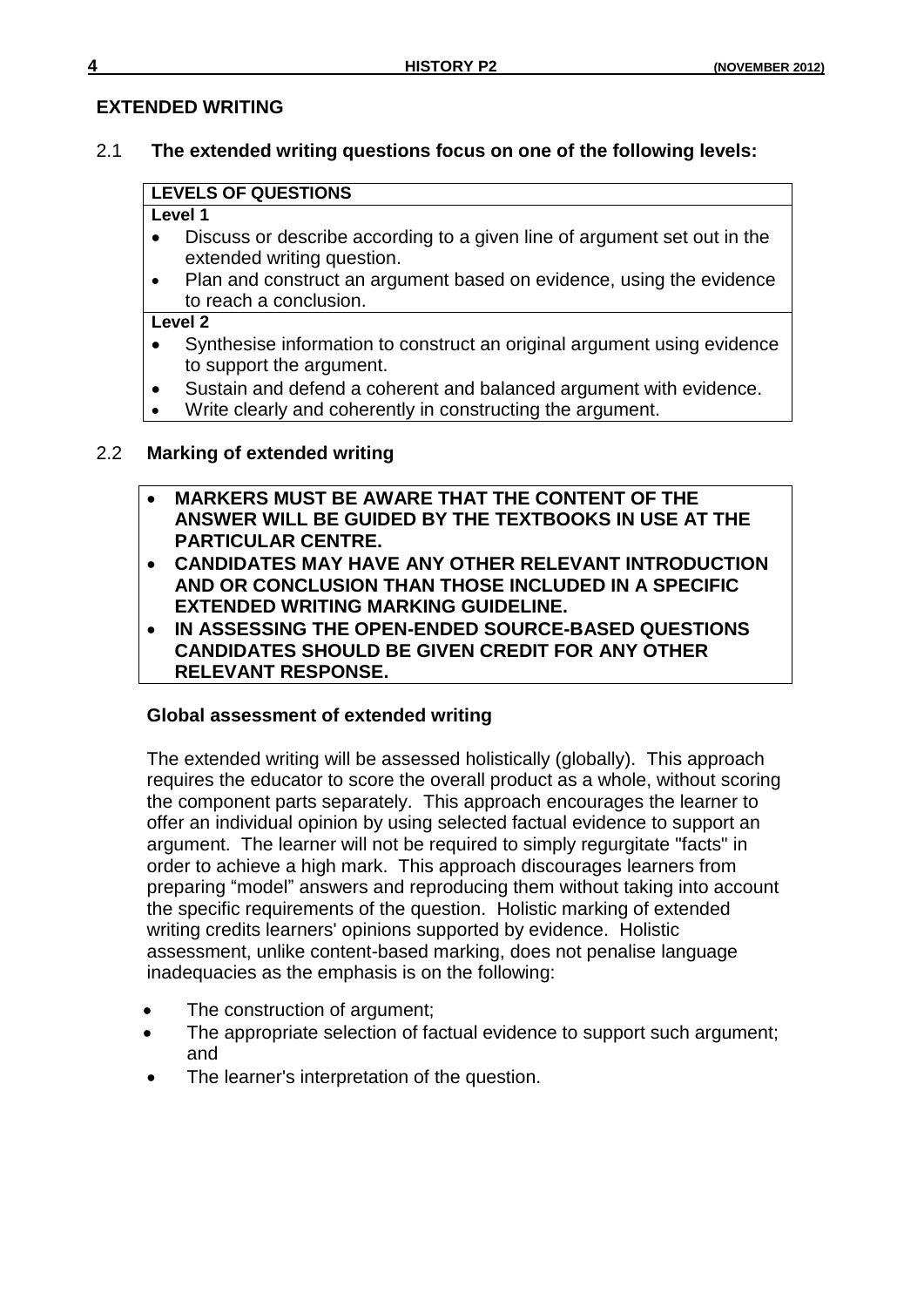#### **Assessment procedures of extended writing.**

- 1. Keep the synopsis in mind when assessing extended writing.
- 2. During the first reading of the extended writing ticks need to be awarded for a relevant introduction (indicated by a bullet in the marking guideline/memorandum), each of the main points/aspects that is properly contextualised (also indicated by bullets in the marking guideline/memorandum) and a relevant conclusion (indicated by a bullet in the marking guideline/memorandum) e.g. in an answer where there are 5 main points there will be 7 ticks.
- 3. The following additional symbols can also be used:
	- **•** introduction, main aspects and conclusion not properly contextualised
		-

- wrong statement
- irrelevant statement
- repetition **R**
- analysis **A√**
- interpretation **I√**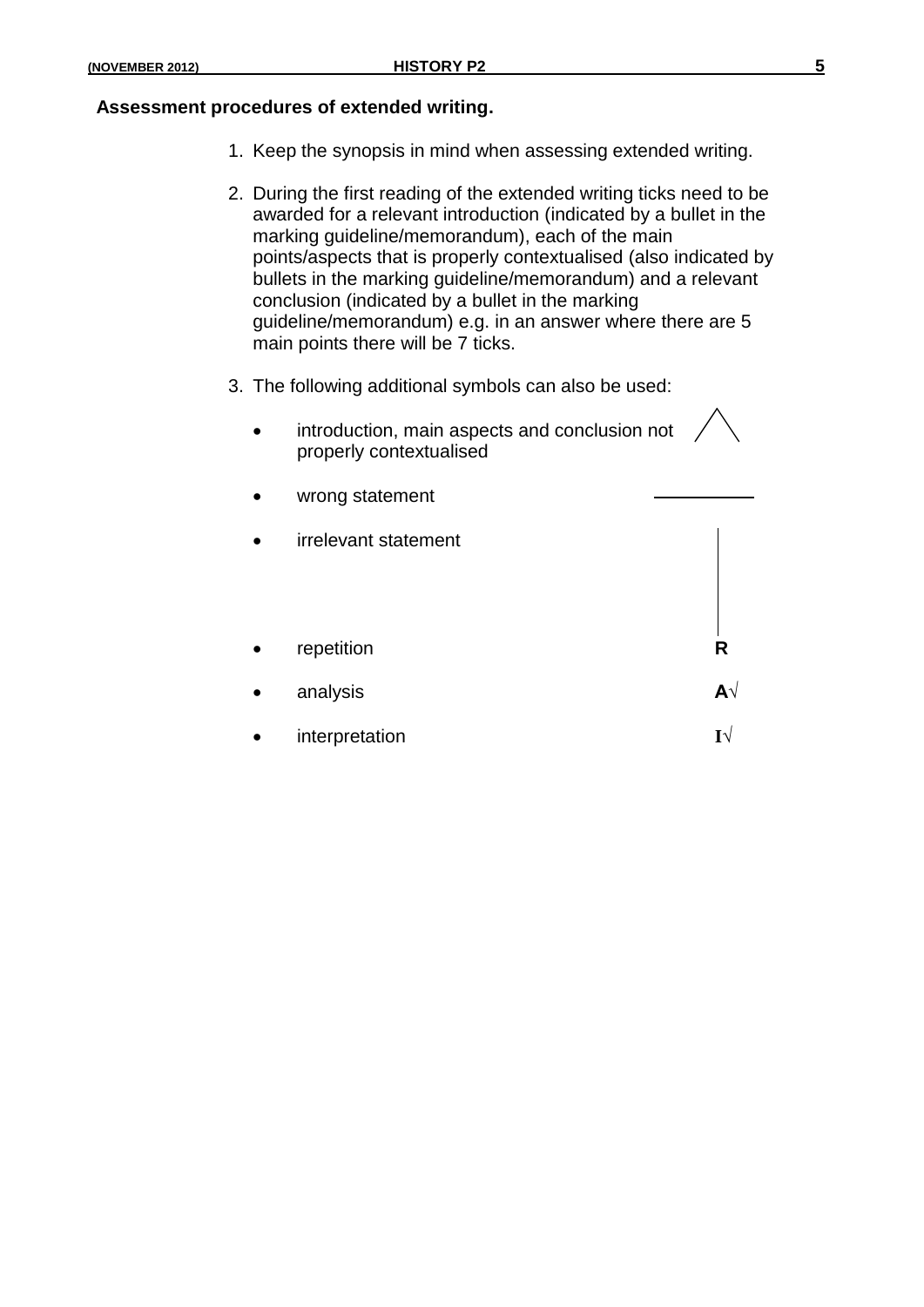4. The Matrix

# 4.1 **Use of analytical matrix in the marking of extended writing (refer to page 7).**

In the marking of extended writing with reference to page 6 the given criteria shown in the matrix should be used. In assessing the extended writing note should be taken of both the content and presentation. At the point of intersection of the content and presentation based on the seven competency levels, a mark should be awarded.

4.1.1 The first reading of extended writing will be to determine to what extent the main aspects have been covered and to allocate the content level (on the matrix).

| $\vdash$<br>VヒL 4 |  |
|-------------------|--|
|                   |  |

4.1.2 The second reading of extended writing will relate to the level (on the matrix) of presentation.

| I FVFI 4 |  |
|----------|--|
| LEVEL 5  |  |

4.1.3 Allocate an overall mark with the use of the matrix.

| FVH 4  | 19 |
|--------|----|
| EVEL 5 |    |

# 4.2 **Use of holistic rubric in the marking of extended writing (refer to page 7).**

The given rubric, which takes into account both content and presentation, should be used in the marking of extended writing.

|  | . .<br>- | - |
|--|----------|---|
|--|----------|---|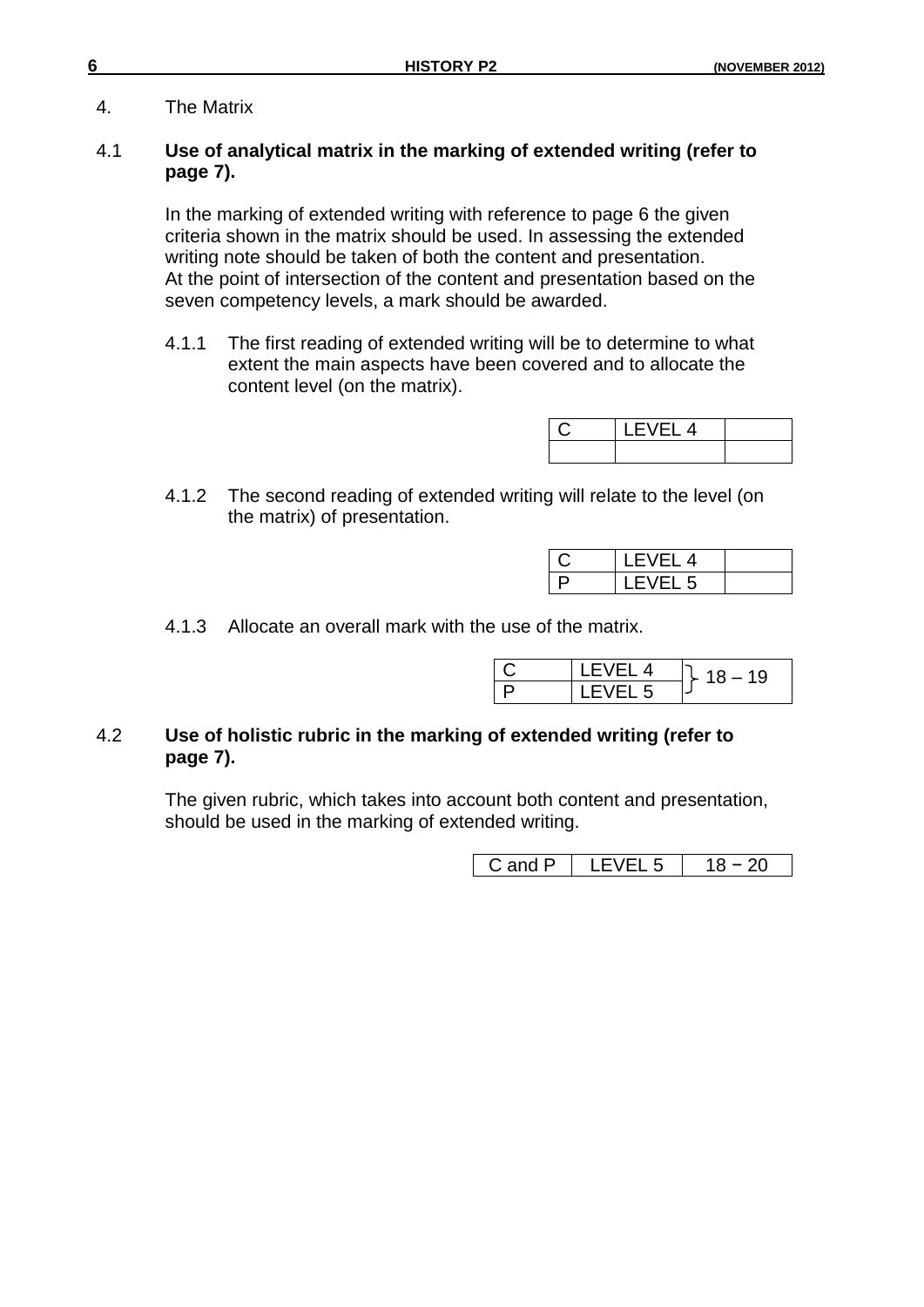# **GRADE 11 EXTENDED WRITING MATRIX**

| <b>PRESENTATION</b>                                                                                                  | LEVEL 7<br>Very well planned and<br>structured. Good<br>synthesis of<br>information<br>Constructed an<br>argument<br>Very good use of<br>evidence to support | LEVEL 6<br>Well planned<br>and structured<br>Synthesis of<br>information<br>Constructed an<br>argument<br>Evidence used<br>to support the | LEVEL 5<br>Writing<br>structured.<br>Constructed<br>an argument<br>Evidence<br>used to<br>support<br>argument | LEVEL 4<br>Clear attempt to<br>construct an<br>argument<br>Evidence used<br>to a large extent<br>to support the<br>argument | LEVEL <sub>3</sub><br>Some attempt<br>to organise the<br>information<br>into an<br>argument<br>Evidence not<br>well used in<br>supporting the | LEVEL <sub>2</sub><br>Largely<br>descriptive<br>/with little<br>some<br>attempt to<br>develop<br>an<br>argument. | LEVEL 1<br>Answer not<br>at all well<br>structured. |
|----------------------------------------------------------------------------------------------------------------------|--------------------------------------------------------------------------------------------------------------------------------------------------------------|-------------------------------------------------------------------------------------------------------------------------------------------|---------------------------------------------------------------------------------------------------------------|-----------------------------------------------------------------------------------------------------------------------------|-----------------------------------------------------------------------------------------------------------------------------------------------|------------------------------------------------------------------------------------------------------------------|-----------------------------------------------------|
| <b>CONTENT</b>                                                                                                       | the argument                                                                                                                                                 | argument                                                                                                                                  |                                                                                                               |                                                                                                                             | argument.                                                                                                                                     |                                                                                                                  |                                                     |
| LEVEL 7<br>Question has<br>been fully<br>answered.<br>Content<br>selection fully<br>relevant to line of<br>argument. | $27 - 30$                                                                                                                                                    | $24 - 26$                                                                                                                                 |                                                                                                               |                                                                                                                             |                                                                                                                                               |                                                                                                                  |                                                     |
| LEVEL 6<br>Question has<br>been answered.<br>Content<br>selection<br>relevant to a line<br>of argument.              | $24 - 26$                                                                                                                                                    | 23                                                                                                                                        | $21 - 22$                                                                                                     |                                                                                                                             |                                                                                                                                               |                                                                                                                  |                                                     |
| LEVEL 5<br>Question<br>answered to a<br>great extent.<br>Content<br>adequately<br>covered and<br>relevant.           |                                                                                                                                                              | $21 - 22$                                                                                                                                 | 20                                                                                                            | $18 - 19$                                                                                                                   |                                                                                                                                               |                                                                                                                  |                                                     |
| LEVEL 4<br>Question<br>recognisable in<br>answer.<br>Some<br>omissions/irrelev<br>ant content<br>selection.          |                                                                                                                                                              |                                                                                                                                           | $18 - 19$                                                                                                     | 17                                                                                                                          | $15 - 16$                                                                                                                                     |                                                                                                                  |                                                     |
| LEVEL <sub>3</sub><br>Content<br>selection does<br>not always<br>relate.<br>Omissions in<br>coverage.                |                                                                                                                                                              |                                                                                                                                           |                                                                                                               | $15 - 16$                                                                                                                   | 14                                                                                                                                            | $12 - 13$                                                                                                        |                                                     |
| LEVEL 2<br>Sparse content.<br>Question<br>inadequately<br>addressed                                                  |                                                                                                                                                              |                                                                                                                                           |                                                                                                               |                                                                                                                             | $12 - 13$                                                                                                                                     | 11                                                                                                               | $9 - 10$                                            |
| LEVEL <sub>1</sub><br>Question not<br>answered.<br>Inadequate<br>content.<br>Significant<br>irrelevance              |                                                                                                                                                              |                                                                                                                                           |                                                                                                               |                                                                                                                             |                                                                                                                                               | $9 - 10$                                                                                                         | $0 - 8$                                             |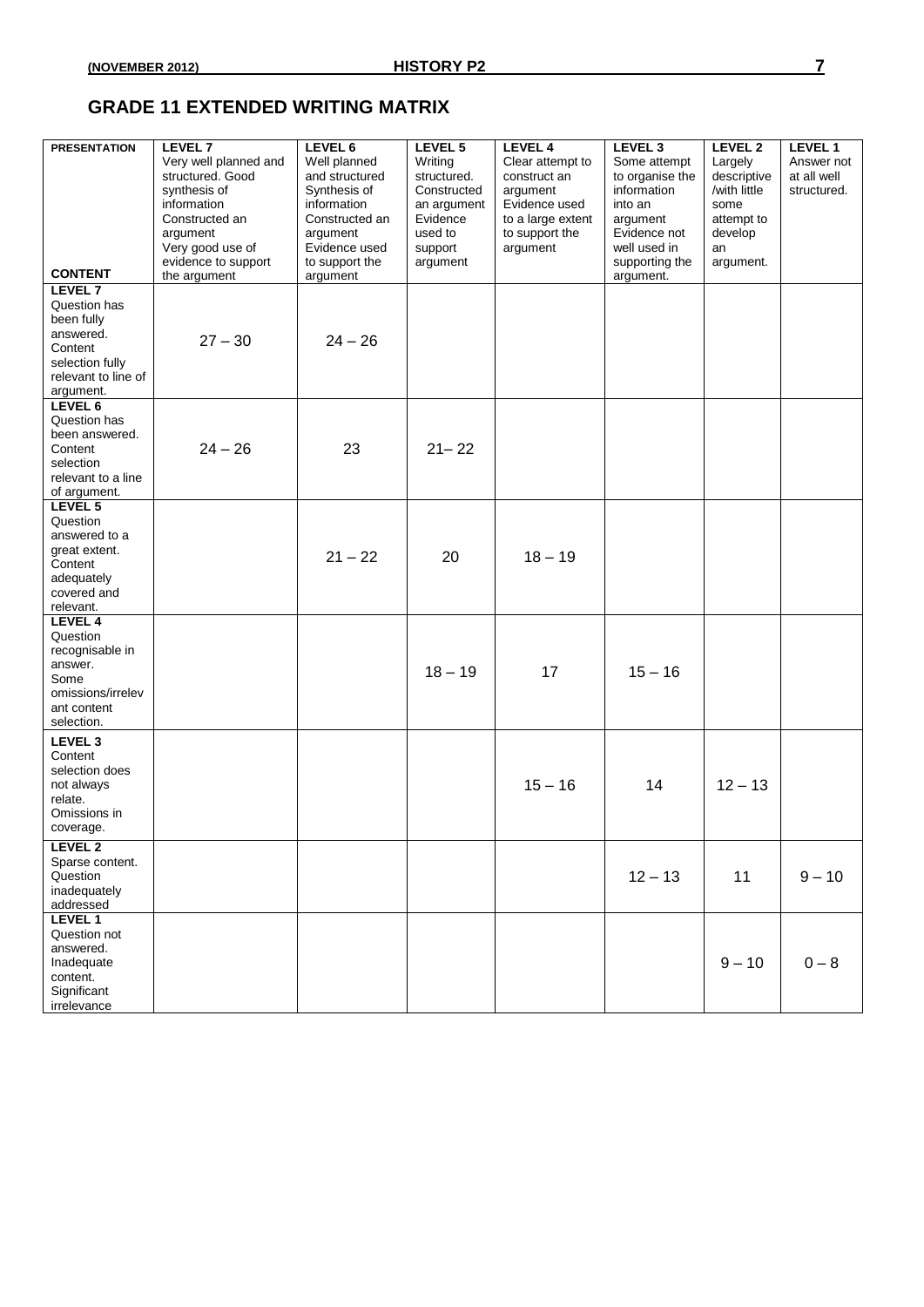#### **GRADE 12 HOLISTIC RUBRIC TO ASSESS EXTENDED WRITING (SUCH AS AN ESSAY USING SOURCES, REPORT, NEWSPAPER ARTICLE, ETC.)**

| <b>LEVEL</b>        | If the candidate has demonstrated all or most of the skills listed in a particular level, she/he will be awarded                   |
|---------------------|------------------------------------------------------------------------------------------------------------------------------------|
|                     | a mark relevant to the category.                                                                                                   |
|                     | Consistently focuses on topic - demonstrates a logical and coherent progress towards a conclusion                                  |
|                     | Clearly comprehends the sources                                                                                                    |
|                     | Uses all or most of the sources                                                                                                    |
| 7                   | Selects relevant sources                                                                                                           |
|                     | Quotes selectively                                                                                                                 |
| Outstanding         | Groups sources(not essential but should not merely list sources)                                                                   |
| $80 - 100\%$        | Demonstrates a setting of sources in background understanding                                                                      |
| $24 - 30$           | If appropriate, deals fully with counter-argument                                                                                  |
|                     | Refers appropriately to relevancy, bias, accuracy, limitation of sources                                                           |
|                     | Expresses him/herself clearly                                                                                                      |
|                     | Concludes essay with clear focus on topic - takes a stand (i.e. reaches an independent conclusion)                                 |
|                     | Makes a good effort to focus consistently on the topic but, at times, argument loses some focus                                    |
|                     | Clearly comprehends the sources                                                                                                    |
|                     | Uses all or most of the sources                                                                                                    |
|                     |                                                                                                                                    |
| 6                   | Selects relevant sources                                                                                                           |
| <b>Meritorious</b>  | Quotes selectively                                                                                                                 |
| $70 - 79%$          | Perhaps, lacking some depth of overall focuses, or does not make reference to one or more relevant                                 |
| $21 - 23$           | source.                                                                                                                            |
|                     | If appropriate, makes an attempt to consider counter-argument                                                                      |
|                     | Rather superficial or no attempt to refer to relevancy, bias, accuracy, limitation of sources                                      |
|                     | Expression good                                                                                                                    |
|                     | Concludes essay with clear focus on topic - takes a stand (i.e. reaches an independent conclusion)                                 |
|                     | Makes an effort to focus on the topic but argument has lapses in focus                                                             |
|                     | Comprehends most of the sources                                                                                                    |
|                     | Uses most of the sources                                                                                                           |
| 5                   | Selects relevant sources                                                                                                           |
| <b>Substantial</b>  | Good use of relevant evidence from the sources                                                                                     |
| $60 - 69%$          | Good attempt to consider counter-argument                                                                                          |
| $18 - 20$           | Good attempt to refer to relevancy, bias, accuracy, limitation of source                                                           |
|                     | Expression good but with lapses                                                                                                    |
|                     | Does not make an altogether convincing attempt to take a stand (i.e. limitations in reaching an independent                        |
|                     | conclusion)                                                                                                                        |
|                     | Makes an effort to focus on the topic but argument has many lapses in focus                                                        |
|                     | Adequate comprehension of most of the sources                                                                                      |
| 4                   | Adequate use of relevant evidence from the sources                                                                                 |
| <b>Moderate</b>     | Adequate attempt to consider counter-argument                                                                                      |
| $50 - 59%$          | Adequate attempt to refer to relevancy, bias, accuracy, limitation of sources                                                      |
| $15 - 17$           | Expression adequate                                                                                                                |
|                     | Makes an attempt to take a stand but there are serious inconsistencies with making links with the rest of                          |
| [Satisfactory]      | the essay                                                                                                                          |
|                     | Essay might have a tendency to list sources and "tag" on focus                                                                     |
|                     | Little attempt to focus on the topic                                                                                               |
|                     | Little comprehension of the sources                                                                                                |
| 3                   | Struggles to select relevant information from the sources                                                                          |
| Adequate            | No quotes - or generally irrelevant                                                                                                |
| $40 - 49%$          | Makes no effort to consider counter-argument – or exceptionally weak attempt                                                       |
| $12 - 14$           | Easily characterised by listing of sources                                                                                         |
|                     | No attempt to refer to relevancy, bias, accuracy of sources                                                                        |
| [Fair]              | Expression poor                                                                                                                    |
|                     |                                                                                                                                    |
|                     | Makes a very poor attempt to take a stand (i.e. battles to reach an independent conclusion)<br>Unable to identify relevant sources |
|                     |                                                                                                                                    |
| 2                   | No quotes - or generally irrelevant                                                                                                |
| <b>Elementary</b>   | Makes no effort to consider counter-argument                                                                                       |
| $30 - 39%$          | Essay characterised by listing of sources                                                                                          |
| $09 - 11$           | No attempt to refer to relevancy, bias, accuracy of sources                                                                        |
| [Weak]              | Expression very poor                                                                                                               |
|                     | Makes a very poor attempt to take a stand - if at all                                                                              |
| 1                   | No attempt to focus on the topic                                                                                                   |
| <b>Not Achieved</b> | Uses no sources                                                                                                                    |
|                     | Completely irrelevant                                                                                                              |
| $0 - 29%$           | Answer extremely poor                                                                                                              |
| $0 - 8$             | Sources copied without relevance                                                                                                   |
| [Poor]              |                                                                                                                                    |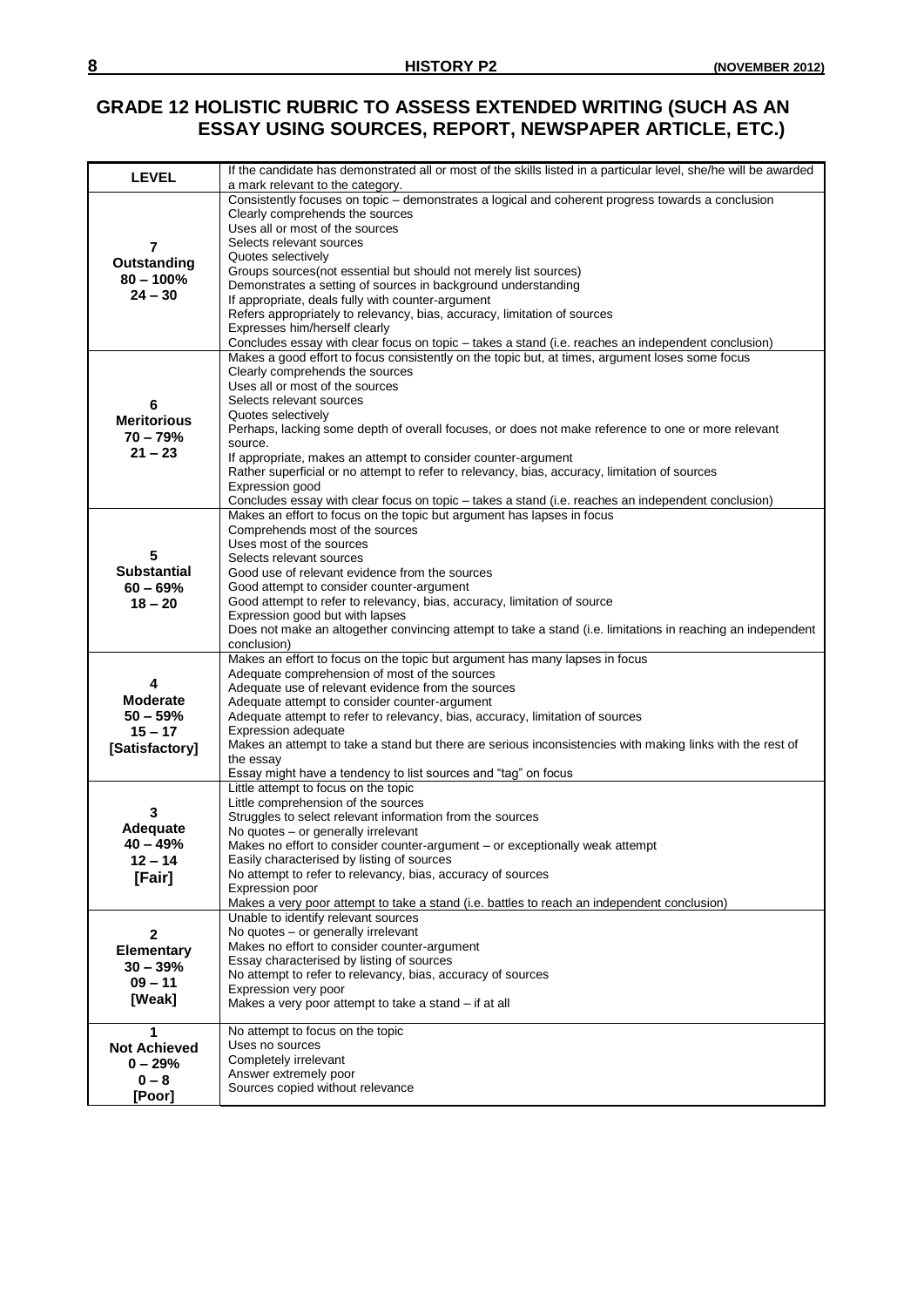### **QUESTION 1: HOW WAS RACISM APPLIED ON BLACK AMERICANS IN THE USA IN THE 1900's?**

- 1.1 1.1.1 [*Explanation of historical concepts from Source 1A – L1 – LO1 (AS1)*]
	- Segregation laws that forced black people to live separately from whites.
	- Public facilities like busses, theatres, churches and schools were separated.
	- Any relevant explanation.  $(Any 1 x 2)$  (2)
	- 1.1.2 [*Interpretation of evidence from Source 1A – L2 – LO2 (AS2)*]
		- Treated as second-class citizens.
		- Not allowed to attend the same schools as whites.
		- Not allowed to eat in the same restaurants.
		- Not allowed to ride in the same railway carriages.
		- Not allowed to vote.
		- Not allowed to serve on juries.  $(Any 2 x 1)$  (2)
- 1.2 1.2.1 [*Definition of concept from Source 1B – L1 – LO1 (AS1)*
	- White racist group in the USA.
	- Any relevant explanation. (Any 1 x 2) (2)
	- 1.2.2 *[Extraction and interpretation of evidence from Source 1B – L1 – LO2 (AS2)]*
		- To protect whites.
		- To maintain white supremacy.
		- To defend their country from foreigners.
		- Any other relevant response.(Any 3 x 1) (3)
	- 1.2.3 *[Extraction of evidence from Source 1B – L1 – LO1 (AS3)]*
		- **Beaten**
		- Houses and businesses burnt down.
		- Hanged (lynched)
		- Chased from towns (Any 2 x 1) (2)
	- 1.2.4 *[Interpretation and synthesis of evidence from Source 1B – L2 – LO3 (AS2)]*
		- Hanged without a trial.
		- Sometimes innocent were killed.
		- Any other relevant response. (Any 2 x 2) (4)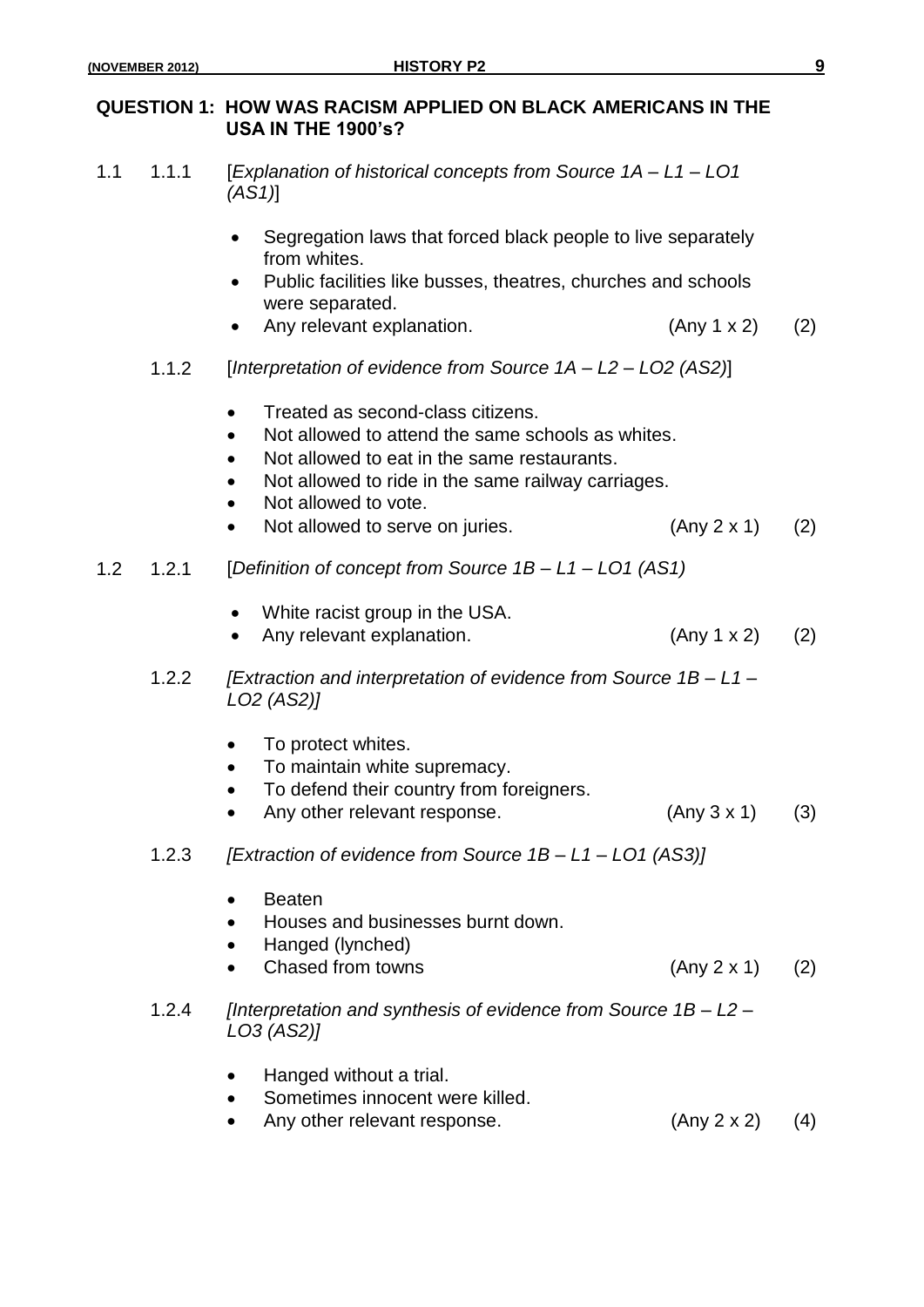| 1.2.5 | LO2 (AS2)]                                                                                                                                                                       |                |                                                                                                                                                                                                                                                                                                                                                                                                                                                                                                                                                                                                                                                                                                                                                                                                                                                                                                                                                                          |
|-------|----------------------------------------------------------------------------------------------------------------------------------------------------------------------------------|----------------|--------------------------------------------------------------------------------------------------------------------------------------------------------------------------------------------------------------------------------------------------------------------------------------------------------------------------------------------------------------------------------------------------------------------------------------------------------------------------------------------------------------------------------------------------------------------------------------------------------------------------------------------------------------------------------------------------------------------------------------------------------------------------------------------------------------------------------------------------------------------------------------------------------------------------------------------------------------------------|
|       | $\bullet$<br>other races.<br>٠<br>$\bullet$<br>ranking officials, breaking the laws.<br>Any other relevant response.<br>٠                                                        | (Any 2 x 2)    | (4)                                                                                                                                                                                                                                                                                                                                                                                                                                                                                                                                                                                                                                                                                                                                                                                                                                                                                                                                                                      |
| 1.3.1 | LO3 (AS2)]                                                                                                                                                                       |                |                                                                                                                                                                                                                                                                                                                                                                                                                                                                                                                                                                                                                                                                                                                                                                                                                                                                                                                                                                          |
|       | $\bullet$<br>and that it was supported by all races.<br>Any other relevant answer.                                                                                               | $(2 \times 2)$ | (4)                                                                                                                                                                                                                                                                                                                                                                                                                                                                                                                                                                                                                                                                                                                                                                                                                                                                                                                                                                      |
| 1.3.2 |                                                                                                                                                                                  |                |                                                                                                                                                                                                                                                                                                                                                                                                                                                                                                                                                                                                                                                                                                                                                                                                                                                                                                                                                                          |
|       | further problems for blacks.                                                                                                                                                     | $(1 \times 2)$ | (2)                                                                                                                                                                                                                                                                                                                                                                                                                                                                                                                                                                                                                                                                                                                                                                                                                                                                                                                                                                      |
| 1.3.3 | LO2 (AS2)]                                                                                                                                                                       |                |                                                                                                                                                                                                                                                                                                                                                                                                                                                                                                                                                                                                                                                                                                                                                                                                                                                                                                                                                                          |
|       | <b>OPINION AGAINST</b><br>Racist<br>Forced segregation does not promote unity.<br>He justified racism.<br>Misinterpretation of the constitution.<br>Any other relevant response. |                |                                                                                                                                                                                                                                                                                                                                                                                                                                                                                                                                                                                                                                                                                                                                                                                                                                                                                                                                                                          |
|       | <b>OR</b>                                                                                                                                                                        |                |                                                                                                                                                                                                                                                                                                                                                                                                                                                                                                                                                                                                                                                                                                                                                                                                                                                                                                                                                                          |
|       | <b>OPINION IN FAVOUR</b><br>Any relevant response.                                                                                                                               | (Any 2 x 2)    | (4)                                                                                                                                                                                                                                                                                                                                                                                                                                                                                                                                                                                                                                                                                                                                                                                                                                                                                                                                                                      |
| 1.4.1 | LO3 (AS2)]                                                                                                                                                                       |                |                                                                                                                                                                                                                                                                                                                                                                                                                                                                                                                                                                                                                                                                                                                                                                                                                                                                                                                                                                          |
|       | their schools.                                                                                                                                                                   |                |                                                                                                                                                                                                                                                                                                                                                                                                                                                                                                                                                                                                                                                                                                                                                                                                                                                                                                                                                                          |
|       | Any other relevant response.                                                                                                                                                     | $(2 \times 2)$ | (4)                                                                                                                                                                                                                                                                                                                                                                                                                                                                                                                                                                                                                                                                                                                                                                                                                                                                                                                                                                      |
|       |                                                                                                                                                                                  |                | [Interpretation and analyses of evidence from Source 1B - L3 -<br>Woman and children were part of the killing of blacks and<br>Children are being taught at a young age of racist hatred.<br>Hide their faces with hoods as some of them were high<br>[Interpretation and analysis of evidence from Source $1C - L2 -$<br>According to Viewpoint 1 segregation made blacks feel<br>humiliated, inferior with a feeling of hopelessness.<br>According to Viewpoint 2 segregation promotes harmony<br>[Interpretation of evidence from Source $1C - L2 - L02$ (AS1)]<br>She was warned that any action on her part would lead to<br>[Interpretation and synthesis of evidence from Source $1C - L3 -$<br>[Interpretation and synthesis of evidence from Source $1D - L3 -$<br>Source 1C, Viewpoint 2, states that a free man has the right<br>to send their children to school schools of their own choosing<br>Source 1D shows that white students did not want blacks in |

**10 HISTORY P2 (NOVEMBER 2012)**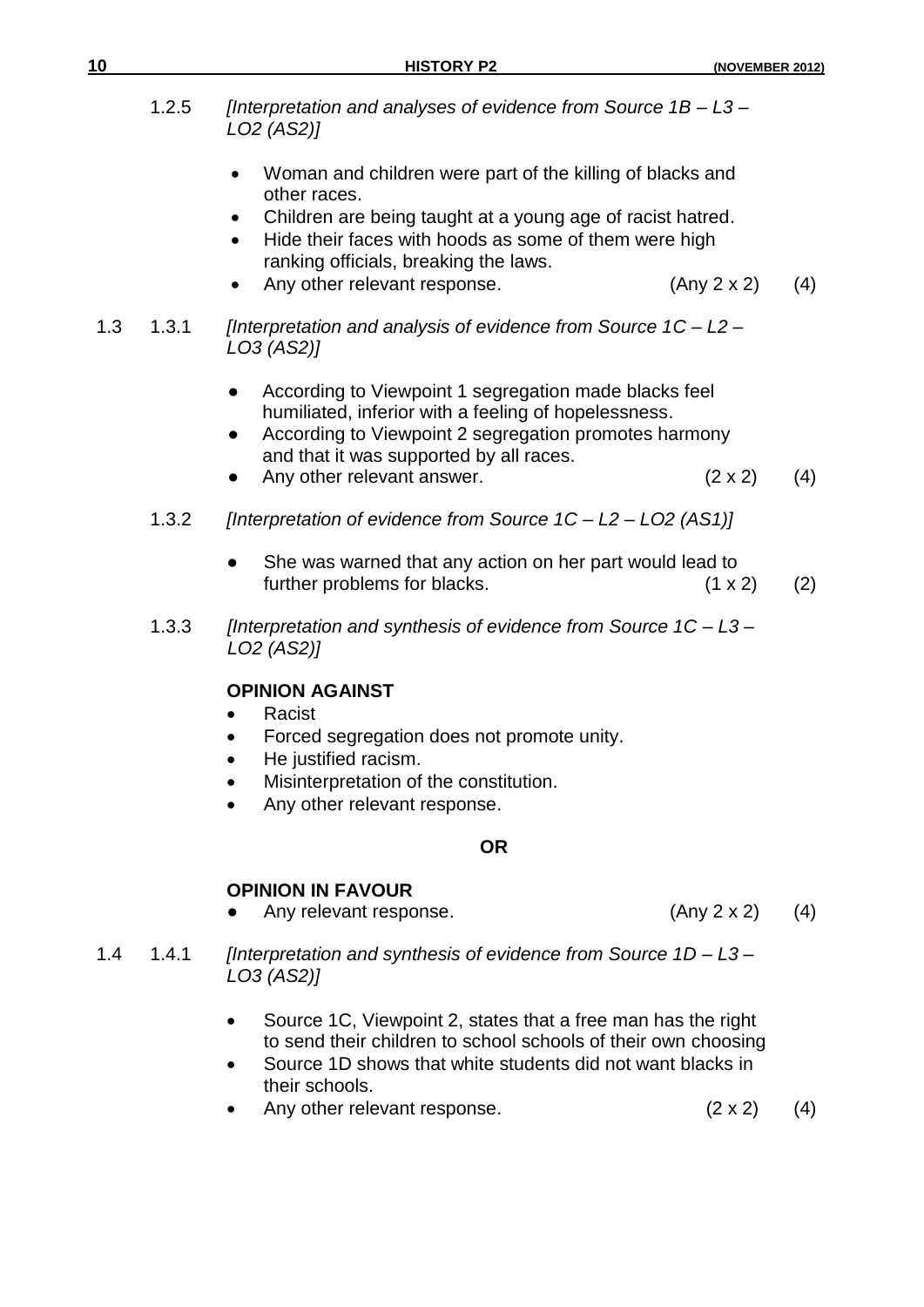- 1.4.2 *[Interpretation and analysis of evidence from Source 1D – L2 – LO2 (AS2)]*
	- It shows that the younger generation and children were indoctrinated to have hatred towards blacks.
	- Any other relevant response. (2)
- 1.4.3 *[Interpretation and analysis of evidence from Source 1D – L3 – LO2 (AS2)]*

#### **Candidate should indicate if the statement is Justified or Not Justified and should motivate their answer if Justified.**

#### **Justified**

- Fear that if blacks have education they had to compete with them for jobs.
- Learned to hate other races.
- Any relevant answer.

#### **OR**

#### **Not Justified**

- The USA constitution states that everybody has equal opportunities.
- The US Supreme Court desegregated all public facilities.
- Any other relevant response. (Any 2 x 2) (4)
- 1.5 *[Interpretation, analysis and synthesis of evidence from all sources – L3- LO1 (AS3 and 4); LO2 (AS1, 2 and 3); LO3 (AS1, 2, 3 and 4)]*

Candidates should include some of the following in their response:

- KKK in a racist organisation that shows hatred to other races.
- Violated the human rights of black Americans.
- The constitution guaranteed equality and human rights to all races.
- Black American was lynched without a fair trial.
- American constitution guarantees a fair trial before one is punished.
- White students refused to let Elizabeth Eckford attend their school.
- The Supreme Court proclaimed that schools were open to all races.
- Any other relevant response. (6)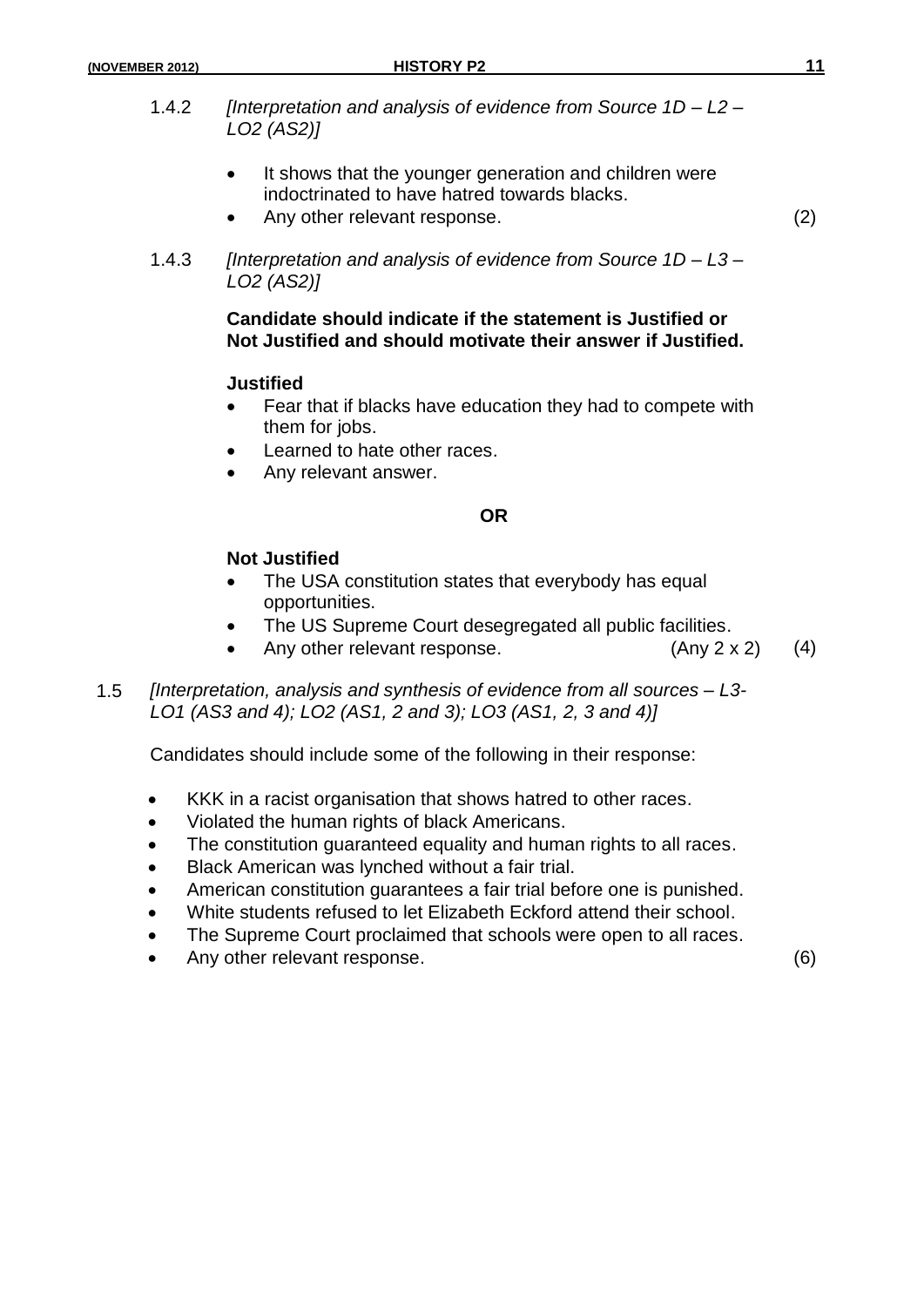Use the following rubric to allocate a mark.

|                | Uses evidence in an elementary manner e.g.     |                |
|----------------|------------------------------------------------|----------------|
|                | Makes no or little reference to how the        |                |
|                | actions of the KKK differs from the            | Marks: $0 - 2$ |
| <b>LEVEL 1</b> | constitution of America.                       |                |
|                | Uses evidence partially to report on the topic |                |
|                | or cannot report on topic.                     |                |
|                | Evidence is mostly relevant and relates to a   |                |
|                | great extent to the topic e.g. Makes           |                |
| <b>LEVEL 2</b> | reference on how the actions of the KKK        | Marks: $3 - 4$ |
|                | differs from the constitutions of America.     |                |
|                | Uses evidence on a very basic manner.          |                |
|                | Uses relevant evidences e.g. Demonstrate a     |                |
|                | thorough understanding of the difference       |                |
|                | between the actions of the KKK and the         | Marks: $5-6$   |
| <b>LEVEL 3</b> | American constitution.                         |                |
|                | Uses the evidence in an organised paragraph    |                |
|                | that shows an understanding of the topic.      |                |

# 1.6 EXTENDED WRITING

1.6.1 [*Plan and construct an argument on evidence using analytical and interpretation skills – L1 – LO1 (AS3 and 4), LO2 (AS1, 2 and 3), LO3 (AS1, 2, 3 and 4)*]

> Candidates should include the following aspects in their response:

#### **SYNOPSIS**

In the writing the essay candidates should explain how racism was applied on Black Americans in the 1900s.

MAIN ASPECTS

 Candidates should indicate why racism was applied in America in the 1900s or any relevant introduction.

# ELABORATION

- Focus on the theories of Social Darwinism and Eugenics that gave rise to the idea of racism.
- Did not want to accept ex-slaves as equal.
- Afraid that they will have to compete with blacks on the job market.
- Slaves were seen as inferior.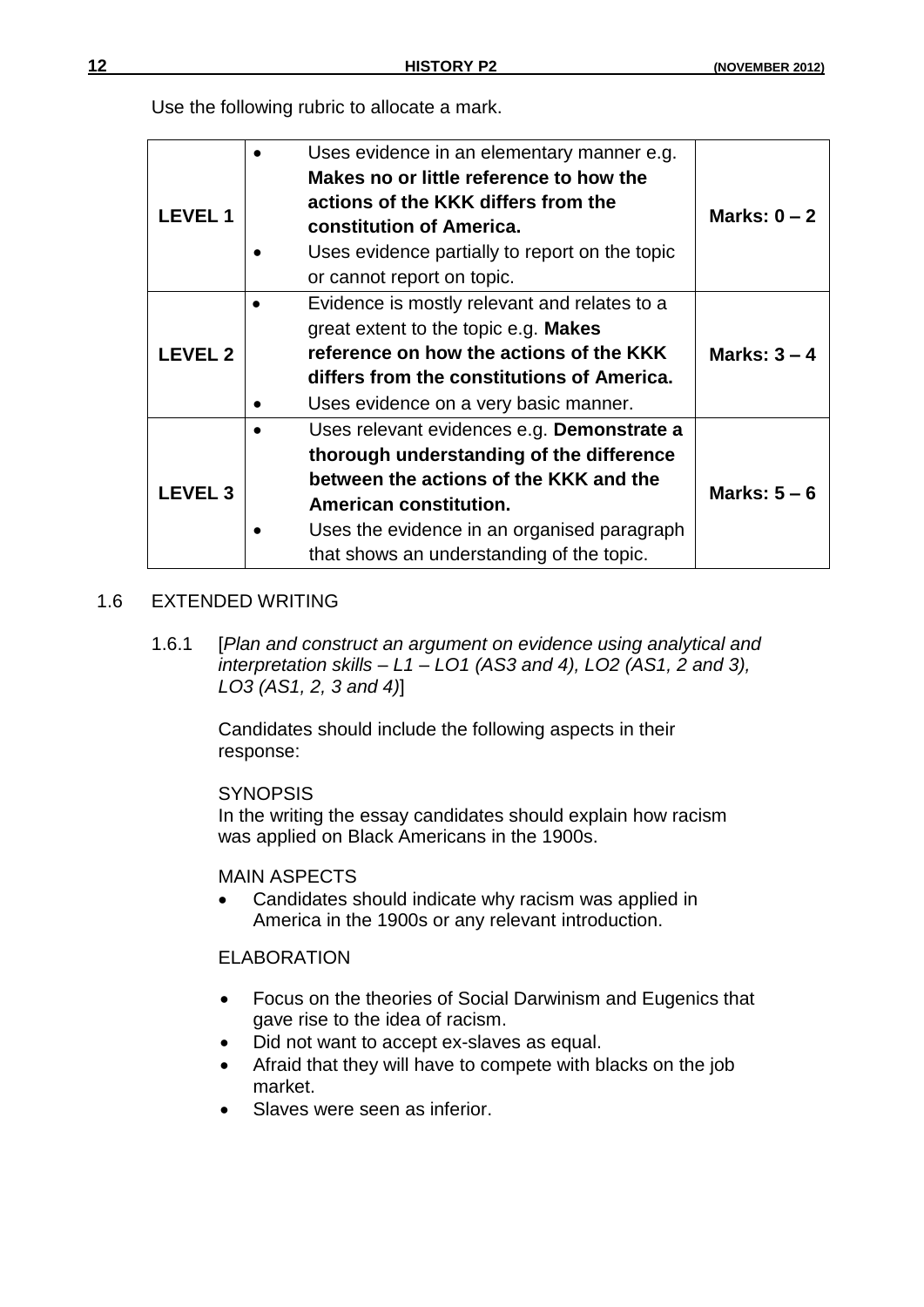**[75]**

- White Americans were not ready for change and transformation.
- Jim Crow laws
- Blacks forced to use separate facilities.
- Blacks intimidated not to vote.
- By the early 1900s the KKK re-emerged.
- Racist organisation.
- Activities of the KKK.
- Any other relevant response.
- Conclusion: Candidates should tie up their essay with a relevant conclusion. (30)

**Use the analytical matrix on page 7 to assess this essay.**

1.6.2 *[Synthesise information to construct an argument using evidence from the source and your own knowledge to support the argument – L2 – LO1 (AS3 and 4); LO2 (AS1, 2 and 3); LO3 (AS1, 2, 3&4)]*

Candidate should include some of the following in their response:

### **SYNOPSIS**

In writing the report candidates should discuss the statement why black Americans were not free after emancipation of slavery.

# MAIN ASPECTS

 Introduction: Candidates can give a background how the idea of racism started in America.

# ELABORATION

- Jim Crow laws applied on blacks especially in the Southern States.
- Black American deprived of political, economic and social rights as well as equality.
- In contrast with the constitution of America / can explain.
- Re-emergence of the KKK.
- Even woman and children indoctrinated to hate other races.
- Black Americans were beaten and tortured.
- Lynched without a fair trial.
- No opportunity was afforded to them to give their side of the story.
- Human rights violated.
- Not allowed to use the same public facilities or attend white schools.
- Any other relevant response.
- Conclusion: Candidates should tie up their argument with a relevant conclusion. (30)

**Use the holistic matrix on page 7 to assess this report.**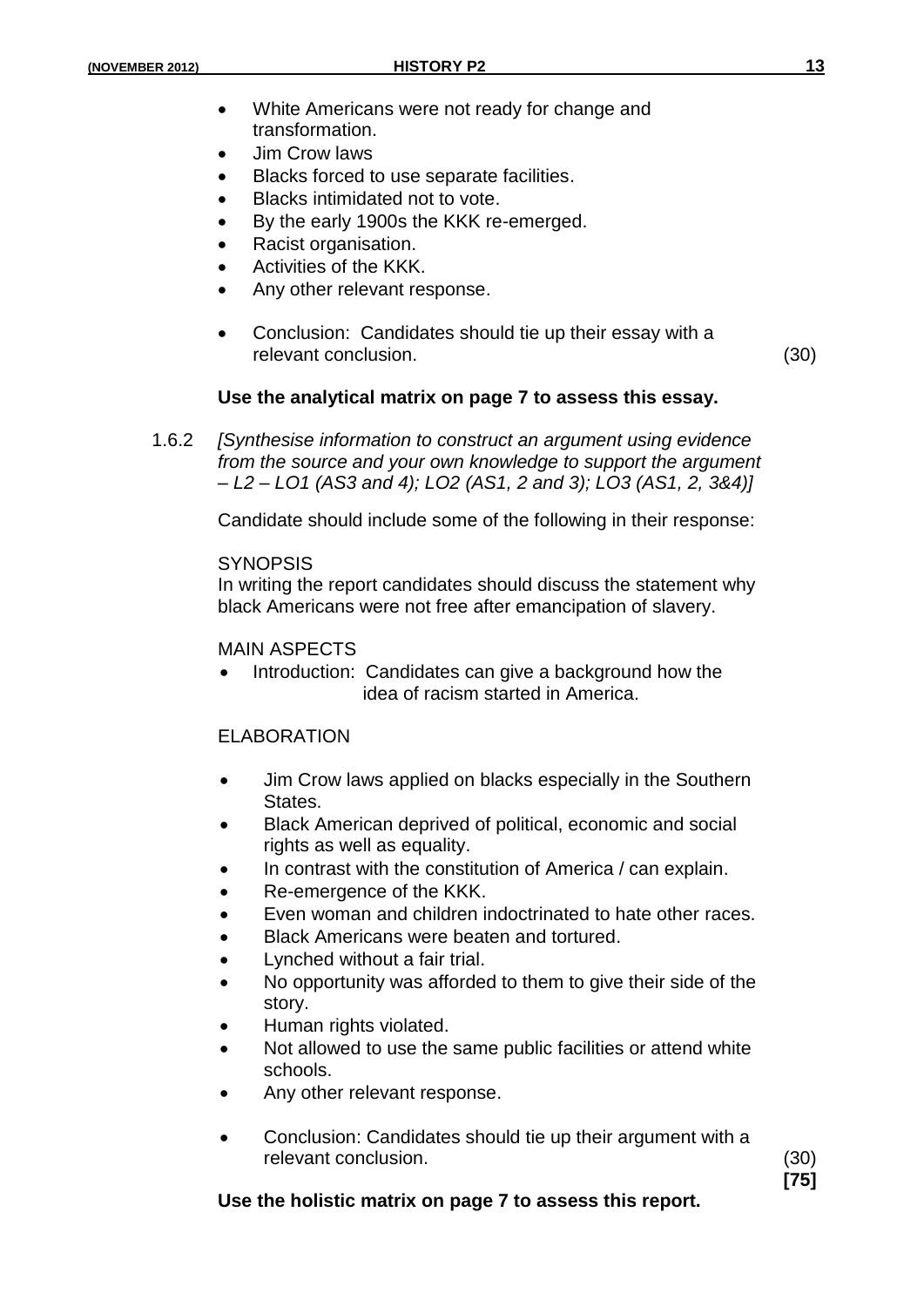| 2.1.1 | [Interpretation and analysis of evidence from Source $2A - L2 -$<br>LO2 (AS3)]                                                                    |     |
|-------|---------------------------------------------------------------------------------------------------------------------------------------------------|-----|
|       | Not free<br>Oppressed<br>In chains<br>Any other relevant response.<br>(Any 1 x 2)                                                                 | (2) |
| 2.1.2 | [Interpretation of evidence from Source 2A - L1 - LO2 (AS2)]                                                                                      |     |
|       | <b>Colonial powers</b><br>Britain/France/Belgium/Portugal<br>(Any 1 x 2)                                                                          | (2) |
| 2.1.3 | [Interpretation of information from Source $2A - L2 - L01$ (AS1)]                                                                                 |     |
|       | World War 2<br>$(1 \times 2)$                                                                                                                     | (2) |
| 2.2.1 | [Definition of concept using Source $2B - L1 - L01$ (AS1)]                                                                                        |     |
|       | To bring unity amongst or inhabitants of African descent.<br>Any relevant explanation.<br>$(1 \times 2)$                                          | (2) |
| 2.2.2 | [Interpretation of evidence from Source $2B - L1 - L01$ (AS2)]                                                                                    |     |
|       | To end colonialism.<br>(1 x 1)                                                                                                                    | (1) |
| 2.2.3 | [Interpretation and analyses of evidence from Source 2B - L2 -<br>LO2 (AS3)]                                                                      |     |
|       | Suffered oppression.<br>Had no say in the running of their own country.<br>Africa received no share in the profits taken out of their<br>country. |     |
|       | Africa was economically exploited by the colonial powers.<br>Any other relevant response.<br>(Any 2 x 2)                                          | (4) |
| 2.2.4 | [Interpretation and analyses from Source $2B - L3 - L02$ (AS3)]                                                                                   |     |
|       | The colonial powers suffered great losses during World<br>$\bullet$<br>War 2.                                                                     |     |
|       | Blacks who fought in the war came into contact with the<br>ideas of freedom and democracy.                                                        |     |
|       | The losses suffered during the war broke down the<br>assumption that the colonial powers have the natural right to<br>rule the uncivilised world. |     |
|       | Showed that the colonial powers are not high and mighty<br>and could be resisted.                                                                 |     |
|       | Any other relevant response<br>$(\text{Any } 2 \times 2)$                                                                                         | (4) |

#### **QUESTION 2: WHAT FACTORS BEFORE AND AFTER WORLD WAR TWO CONTRIBUTED TO THE DECOLONISATION PROCESS IN AFRICA?**

2.1 2.1.1 *[Interpretation and analysis of evidence from Source 2A – L2 –*

● Any other relevant response. (Any 2 x 2) (4)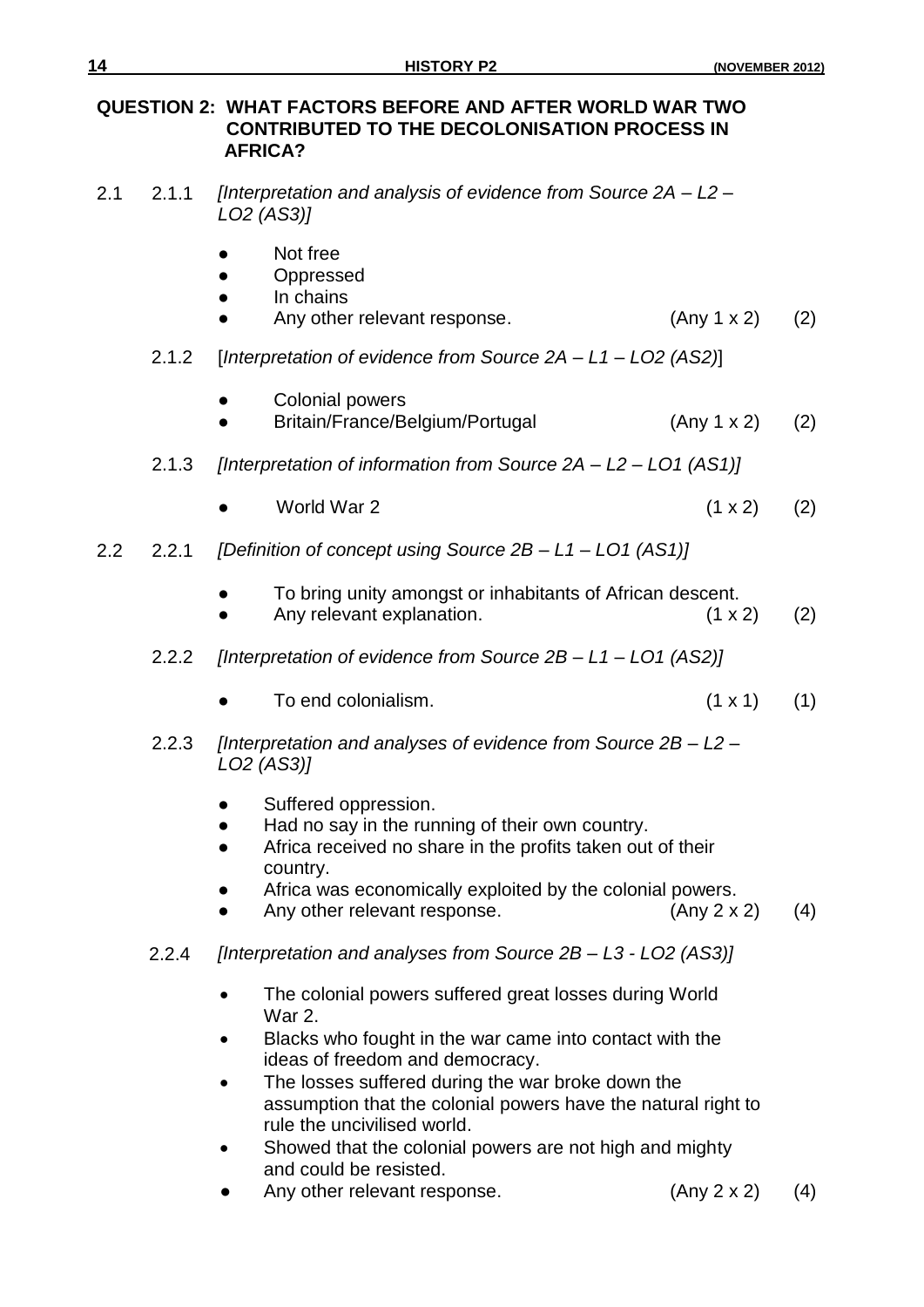2.2.5 *[Extraction of evidence from Source 2B – L1 – LO1 (AS3)]*

**Strikes**  $\text{Boycotts}$  (2 x 1) (2) 2.2.6 *[Interpretation and analyses of information from Source 2B – L2 – LO2 (AS2)]* **YES** They motivated African countries to end colonialism. To organise themselves into political organisations, trade unions, etc. "We are determined to be free." Any other relevant response.  $(Any 2 x 2)$  (4) 2.3 2.3.1 [*Extraction from Source 2C – L2 – LO1 (AS1)*] Not prosecuted for action against non-loyalists. Exempted from school fees. • Travel without a pass. • Can become member of land consolidation and other committees. Plant coffee and other cash crops. Obtained licences to own trading plots in market areas. • Obtained vehicle licences. (Any 3 x 1) (3) 2.3.2 *[Interpretation and synthesis of evidence from Source 2C – L3 – LO2 (AS2)]* ● Get support for Britain. ● Put Britain in a positive light. Britain be seen as granting rights to people. Not lose their wealth. Not support the Mau-Mau. Any other relevant response.  $(Any 2 x 2)$  (4) 2.3.3 *[Interpretation and analysis of evidence from Source 2C – L3 – LO2 (AS3)]* ● Determination to take action against Britain ● Use violence/murder Dedication towards the Mau-Mau. ● Do anything to get rid of the British. Any other relevant response.  $(4ny 1 x 3)$  (3)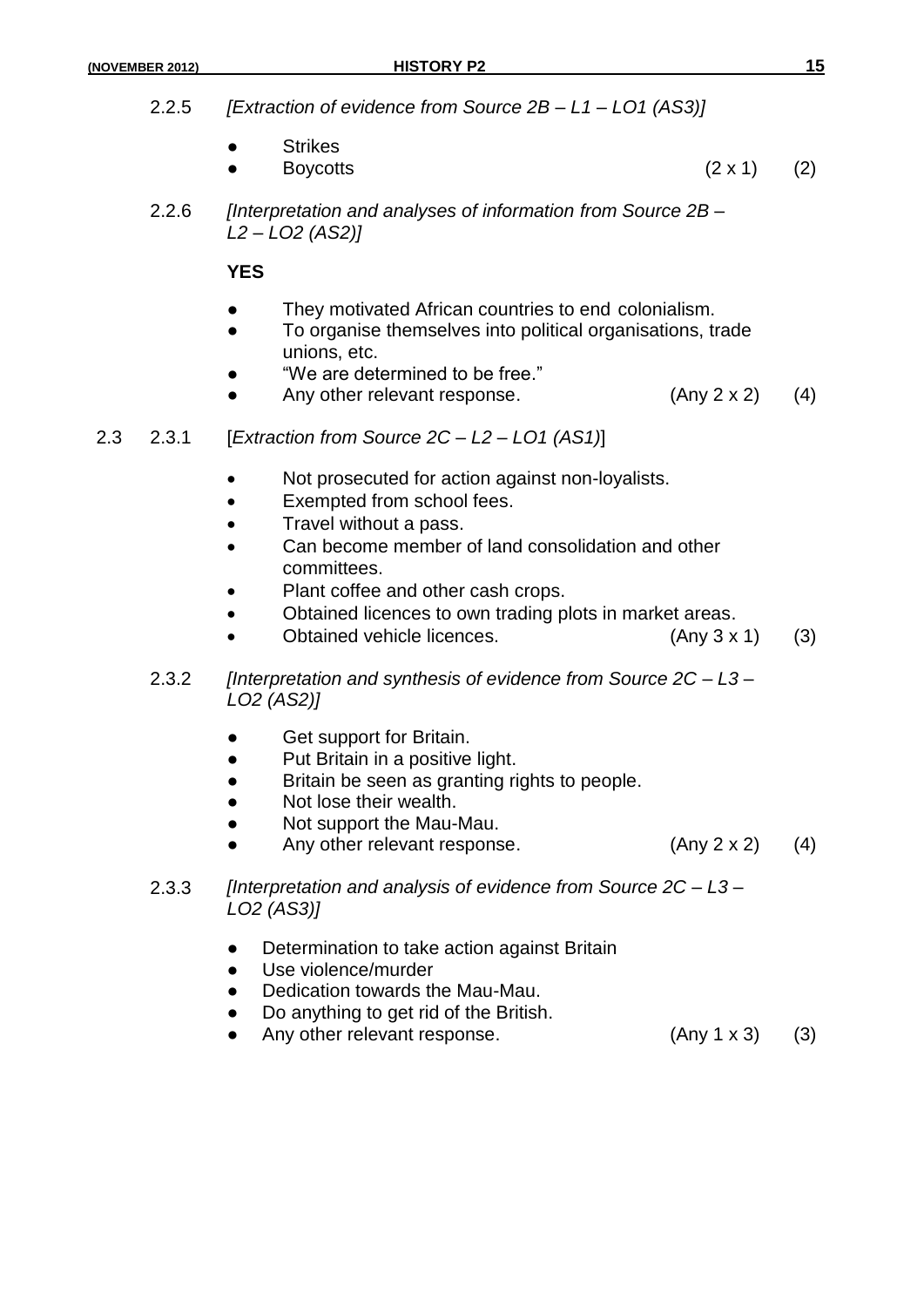# 2.3.4 *[Explanation of concept from Source 2C – L1 – LO1 (AS3)]*

- The guerrilla organisation in Kenya fighting against British domination.
- Any relevant explanation.  $(1 \times 2)$  (2)
- 2.3.5 *[Compare evidence from Source 2C – L3 – LO3 (AS2 and 3)]*

# **Candidates must choose one viewpoint and substantiate their answer.**

# **Viewpoint 1**

- As people suffered they signed loyalty certificates.
- There were advantages for a better life.
- Any other relevant response.

# **OR**

# **Viewpoint 2**

- Determined to get independence.
- Prepared to kill.
- To fight for African land/soil.
- Any other relevant response.  $(Any 2 x 2)$   $(4)$
- 2.4 *[Interpretation, analysis and synthesis of evidence from all sources – L3 – LO2 (AS3)]*

Candidates should include some of the following aspects in their response:

- Africa was colonised.
- Ruled by foreigners.
- Exploited Africa for their own benefit.
- Influence of World War 2.
- Influence of Pan-Africanism
- Formed organisations, trade unions to resist colonialism.
- Forced their people to sign loyalty certificates.
- Determined to get rid of colonialism.
- Prepare to die for their independence.
- Any other relevant response. (6)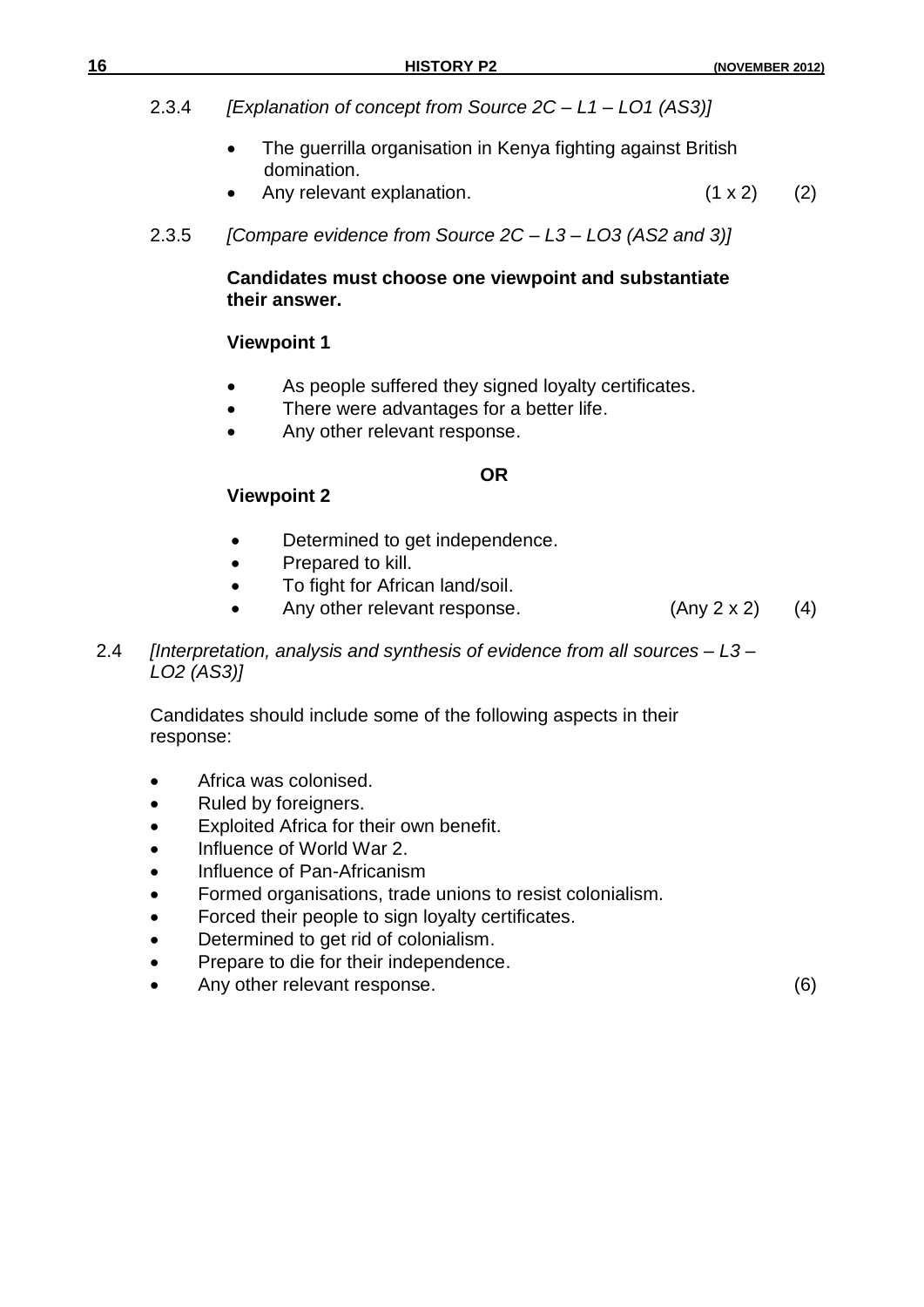Use the following rubric to allocate a mark.

| <b>LEVEL1</b>  | Uses evidence in an elementary manner, e.g.<br>Show little or no understanding of why<br>African states were in "chains" and how they<br>rid and themselves of these chains to get<br>independence.<br>Uses evidence partially to report on topic or<br>$\bullet$<br>cannot report on topic.      | Marks: $0 - 2$ |
|----------------|---------------------------------------------------------------------------------------------------------------------------------------------------------------------------------------------------------------------------------------------------------------------------------------------------|----------------|
| <b>LEVEL 2</b> | • Evidence is mostly relevant and relates to a great<br>extent to the topic, e.g. shows an<br>understanding of of why African states were<br>in "chains" and how they rid themselves of<br>these chains to get independence.<br>• Uses evidence in a very basic manner.                           | Marks: $3 - 4$ |
| <b>LEVEL 3</b> | Uses relevant evidence, e.g. Demonstrates a<br>thorough understanding of why African states<br>were in "chains" and how they rid themselves<br>of these chains to get independence.<br>• Uses evidence very effectively in an organised<br>paragraph that shows an understanding of the<br>topic. | Marks: $5-6$   |

# 2.5 EXTENDED WRITING

2.5.1 [*Plan and construct an argument on evidence using analytical and interpretative skills – L3 – LO2 (AS2 and 3); LO3 (AS1, 2 ,3 and 4)]*

Candidates should include the following in their response:

#### **SYNOPSIS**

Candidates should discuss how the rise of African Nationalism led to the independence of African states.

#### MAIN ASPECTS

 Introduction: Candidates can describe what the idea of African Nationalism mean.

#### ELABORATION

- Colonialism led to the awakening of African Nationalism.
- Colonialism led to the urbanisation and detribalisation of blacks.
- Like whites, the blacks wanted freedom, independence and equality in towns.
- Educational services provided by colonial powers led to the establishment of an educated black middleclass (elite class) e.g. K. Nkrumah and others.
- Educated elite who came into contact with the ideas of democracy took the lead to establish political parties and independence movements.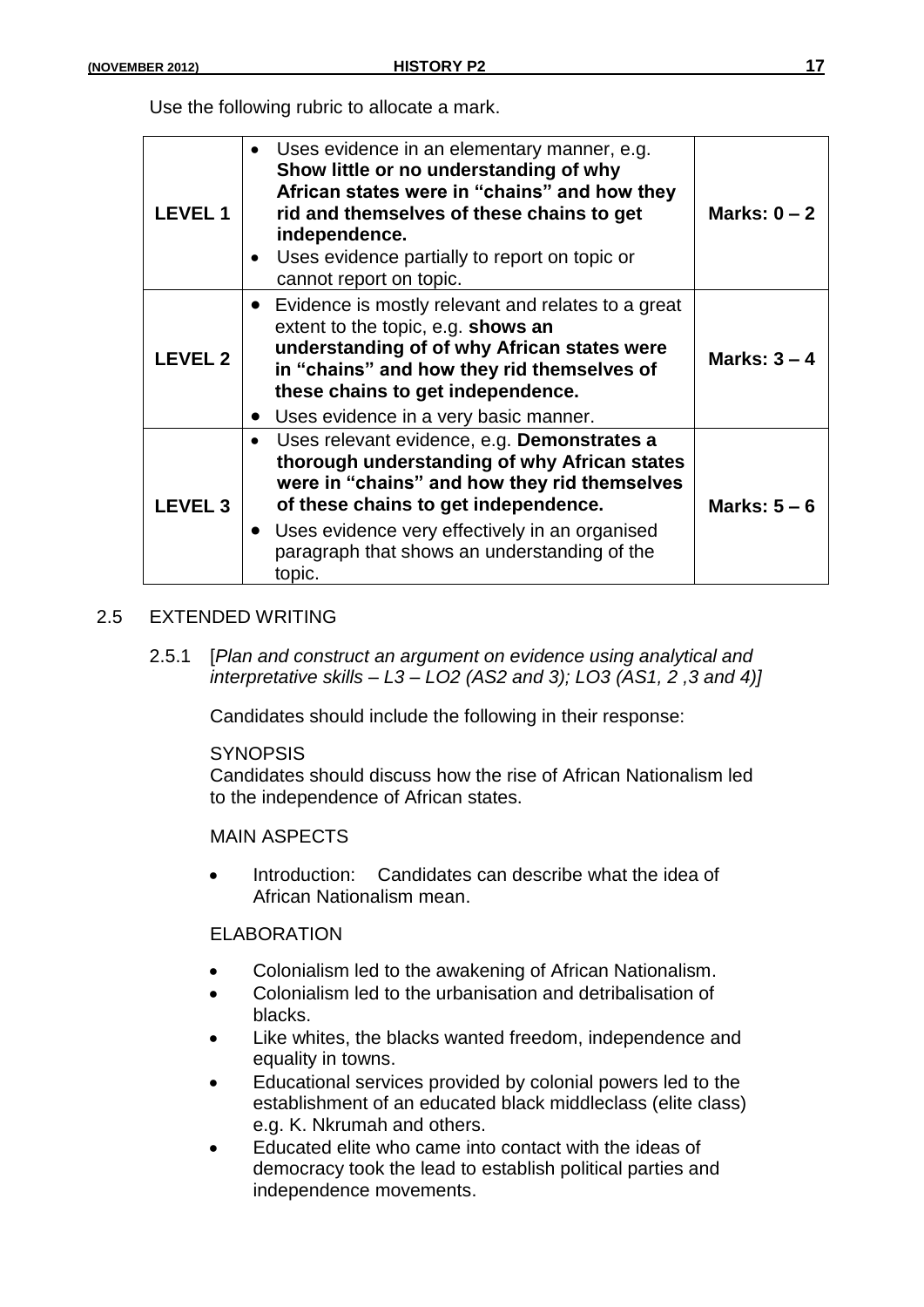- African leaders feel they were ready for Uhuru.
- World War Two also contributed to the rise of African Nationalism.
- Soldiers involved in the war came into contact with the ideas of democracy.
- As stated by a Nigerian soldier that returned from the war "We have been told what we fought for. That is freedom. We want freedom, nothing but freedom."
- The influence of Pan Africanism.
- Stirred a sense of unity and loyalty amongst blacks towards Africa.
- To be united in their fight against colonialism.
- Any other relevant response.
- Conclusion: Candidates must tie up their argument with relevant conclusion. (30)

#### **Use the matrix on page 6 to assess this extended writing.**

2.5.2 *[Synthesise information to construct an original argument using evidence from sources and your own knowledge to support the argument L2 – LO1 (AS2 and 3); LO2 (AS1, 2 and 3); LO3 (AS1, 2, 3 and 4)]*

The candidates should include the following in their response.

#### **SYNOPSIS**

Candidates must discuss how World War 2 contributed more to the urge to get independence.

MAIN ASPECTS

Introduction: Candidates can explain why African countries were in chains and wanted independence.

#### ELABORATION

- Africa found herself in chains, economically, politically and socially oppressed.
- Influence of World War 2.
- Soldiers returning from the war also influenced the process for independence.
- Started liberation movements.
- The UNO pressure colonial powers.
- Some colonial powers hesitant to give independence.
- Sign loyalty certificates and bribed African people.
- Keep Africans in inferior position
- Forced Africans to sign loyal certificates
- Mau-Mau movement in Kenya prepared to fight for independence.
- Prepared to kill and die for independence.
- Any relevant response.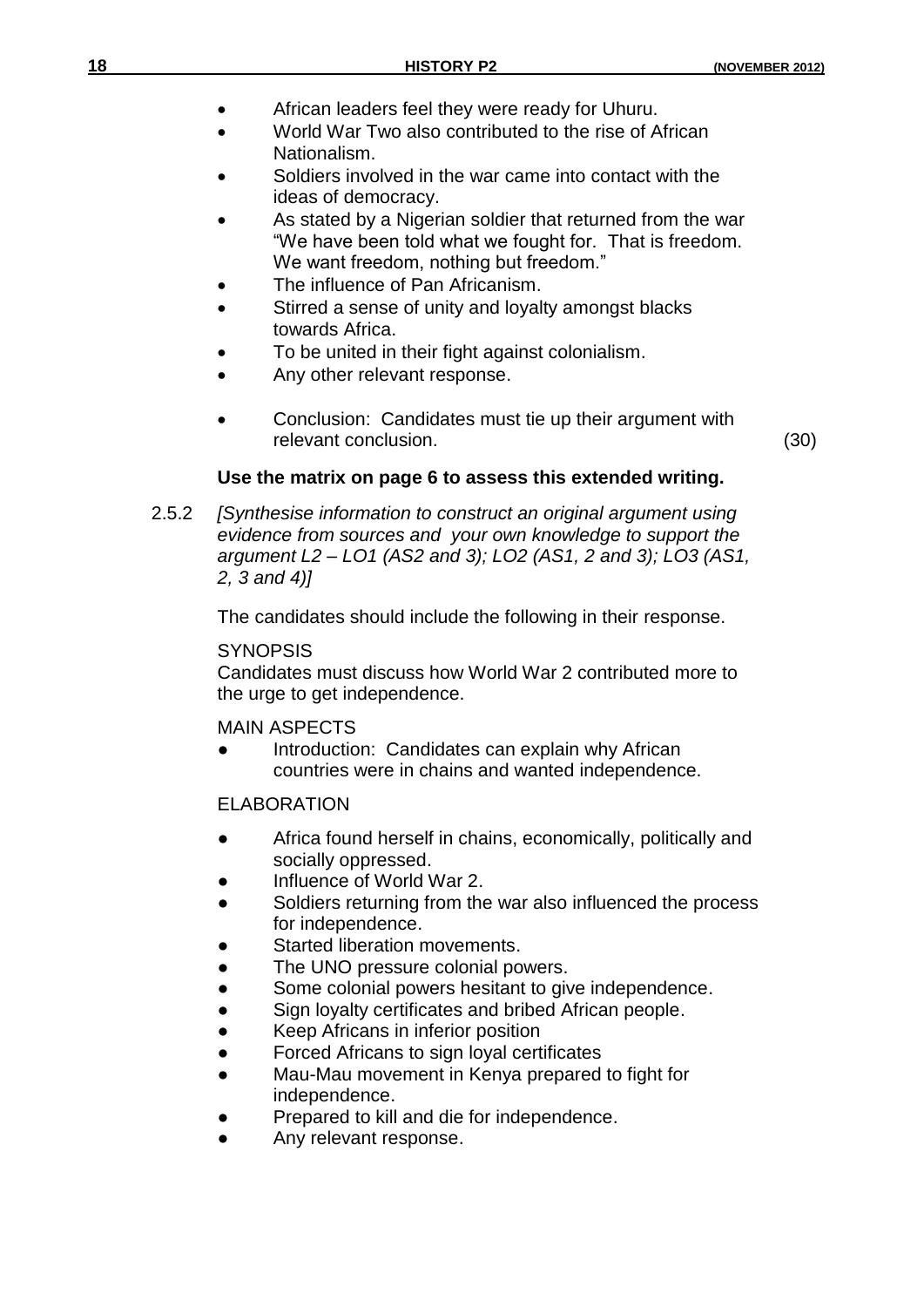Conclusion: Candidates must tie up their argument with a relevant conclusion. (30)

**[75]**

**Use the holistic matric on page 7 of this document to assess the extended writing.**

#### **QUESTION 3: HOW DID THE FREEDOM CHARTER CHALLENGE THE APARTHEID GOVERNMENT AND THE RESULTS THEREOF?**

- 3.1 3.1.1 *[Interpretation of evidence of Source 3A – L1 – LO2 (AS3)]*
	- Democratic  $(1 \times 2)$  (2)
	- 3.1.2 *[Interpretation and analysis of evidence from Source 3A – L2 – LO2 (AS3)]*
		- It became the foundation on which the constitution of the new South Africa is based on.
		- It united people of all races in South Africa who have the same goals.
		- Any other relevant response.  $(2 \times 2)$  (4)
	- 3.1.3 *[Interpretation of information from Source 3A – L3 – LO2 (AS2)]*
		- For the first time in history white and black came together draw up a new constitution for a future South Africa.
		- All races were represented.
		- Suggestions for laws for a new constitution were made by ordinary South African such as domestic workers, teachers, miners, factory workers, housewives, peasants, students and even the unemployed.
		- Any other relevant response.  $(Any 2 x 2)$  (4)
	- 3.1.4 *[Interpretation of evidence from Source 3A – L1 – LO1 (AS3)]*
		- South African Indian Congress
		- The Coloured People's Congress
		- Congress of Democrats
		- $\text{ANC}$  (Any 3x1) (3)
	- 3.1.5 *[Interpretation of evidence from Source 3A – L1 – LO1 (AS1)]*
		- Freedom Charter (1 x 1) (1)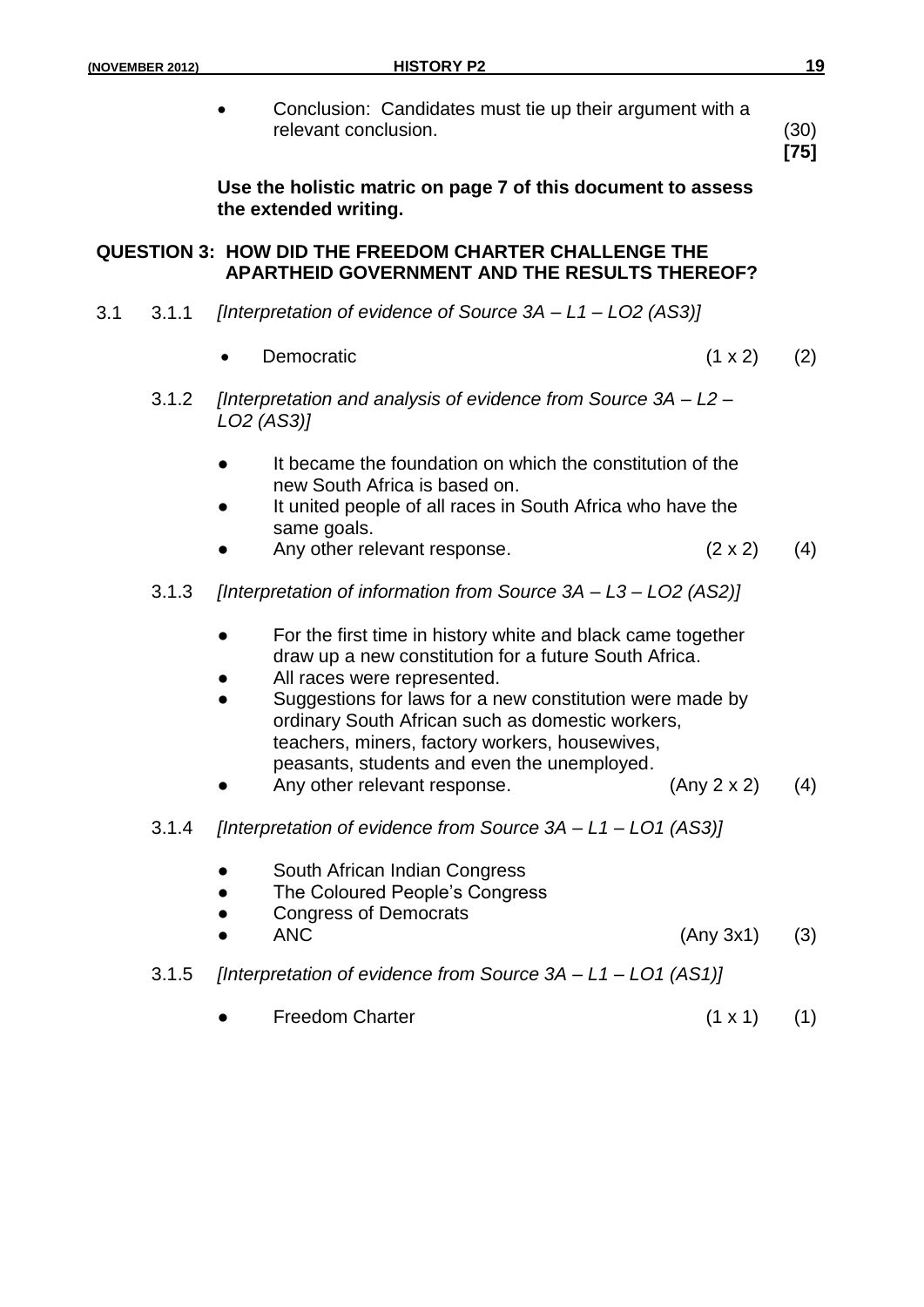|     |       | "A form of government founded on injustice and inequality."<br>$(1 \times 1)$                                                                                                                                                                                                                                                               | (1) |  |  |
|-----|-------|---------------------------------------------------------------------------------------------------------------------------------------------------------------------------------------------------------------------------------------------------------------------------------------------------------------------------------------------|-----|--|--|
| 3.2 | 3.2.2 | [Interpretation and analysis of information from Source $3B - L3 -$<br>LO2 (AS3)]                                                                                                                                                                                                                                                           |     |  |  |
|     |       | Candidates should take a stand and motivate their answer.                                                                                                                                                                                                                                                                                   |     |  |  |
|     |       | <b>Useful</b><br>All races were involved in submitting their demands.<br>Demands came from urban and rural areas.<br>Any other relevant answer.                                                                                                                                                                                             |     |  |  |
|     |       | <b>OR</b>                                                                                                                                                                                                                                                                                                                                   |     |  |  |
|     |       | <b>Not Useful</b><br><b>Bias</b><br>One sided viewpoint – in favour of the Freedom Charter.<br>Does not give the perspective of the apartheid government.<br>(Any 2 x 2)<br>Any relevant answer.                                                                                                                                            | (4) |  |  |
|     | 3.2.3 | [Comparison of viewpoint 1 with Viewpoint $2 - L2 - L02$ (AS2)]                                                                                                                                                                                                                                                                             |     |  |  |
|     |       | Shows that not everybody was happy with content of the<br>Freedom Charter.<br>Viewpoint 1 shows that the wishes of all races was<br>considered and would benefit.<br>Viewpoint 2 shows Africanist preferred the idea that only<br>African people should benefit and not all national groups.<br>Any other relevant response.<br>(Any 2 x 2) | (4) |  |  |
| 3.3 | 3.3.1 | [Explanation of concept from Source 3C - L1 - LO1 (AS3)]                                                                                                                                                                                                                                                                                    |     |  |  |
|     |       | To overthrow the government.<br>To commit treason against your country.<br>Any relevant explanation.<br>(Any 1 x 2)                                                                                                                                                                                                                         | (2) |  |  |
|     | 3.3.2 | [Interpretation and analysis of evidence from Source 3C - L2 -<br>LO2 (AS2)]                                                                                                                                                                                                                                                                |     |  |  |
|     |       | Lifelong imprisonment<br>(Any 1 x 2)<br>Could be hanged.                                                                                                                                                                                                                                                                                    | (2) |  |  |
|     |       |                                                                                                                                                                                                                                                                                                                                             |     |  |  |

3.2 3.2.1 *[Extraction of evidence from Source 3B – L1 – LO1 (AS3)]*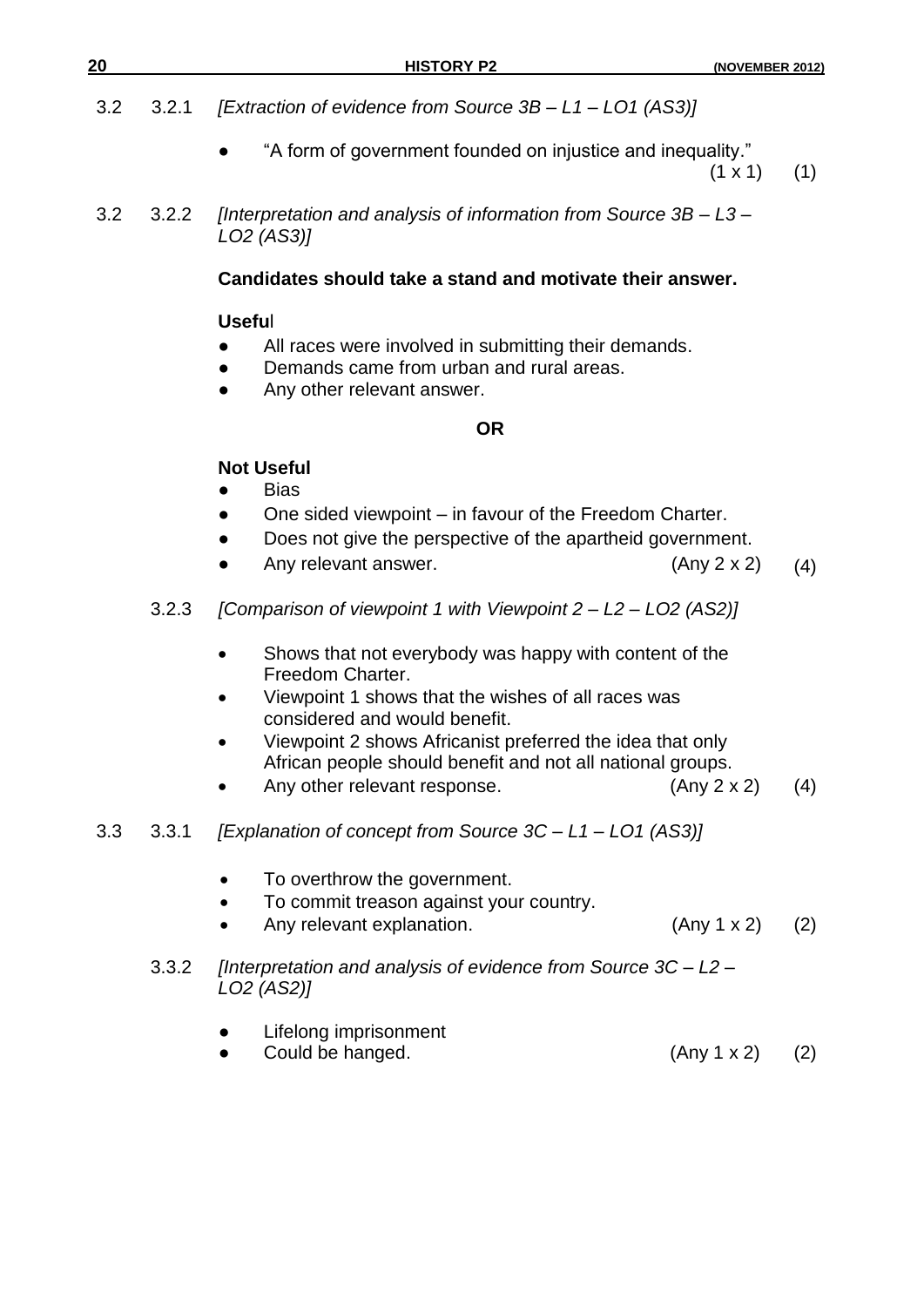- 3.3.3 *[Interpretation and analysis of evidence from Source 3C – L2 – LO2 (AS3)]*
	- To keep leaders and organisation inactive.
	- To prevent further resistance against the state.
	- Any other relevant answer.  $(Any 1 x 2)$  (2)
- 3.3.4 *[Interpretation and synthesis of information from Source 3C – L3 – LO3 (AS2)]*
	- The government feared violence.
	- The people might try to free the accused.
	- The government has become aware of the power of the mass movement.
	- The government has realised how much support Mandela and others enjoyed.
	- Any other relevant response.  $(Any 2 x 2)$   $(4)$
- 3.3.5 *[Interpretation of evidence from Source 3C – L3 – LO3 (AS2)]*
	- People who opposed apartheid were treated badly.
	- Symbolic of the oppressive nature of the government.
	- Majority of people treated like animals.
	- Any other relevant answer.  $(Any 2 x 2)$  (4)
- 3.3.6 *[Interpretation and analysis of information from Source 3C – L2 – LO2 (AS2)]*
	- Not serious
	- Dozed off
	- Read
	- Did crossword puzzles.
	- Played chess.
	- Any relevant answer. (Any 2 x 1) (2)
		-
- 3.4 *[Interpretation, analysis and synthesis of evidence from all sources – L3 – LO2 (AS3)]*

Candidates should include some of the following in their response:

- Meeting held at Kliptown.
- Representatives of all different organisations invited.
- All races represented.
- Political wishes from ordinary citizens collected in urban and rural areas.
- Forms the basis of the new constitution of South Africa.
- The wishes of all races are accommodated in the new constitution
- Promises freedom for everybody.
- All races shall enjoy political, economic and social equality.
- Any other relevant response. (6)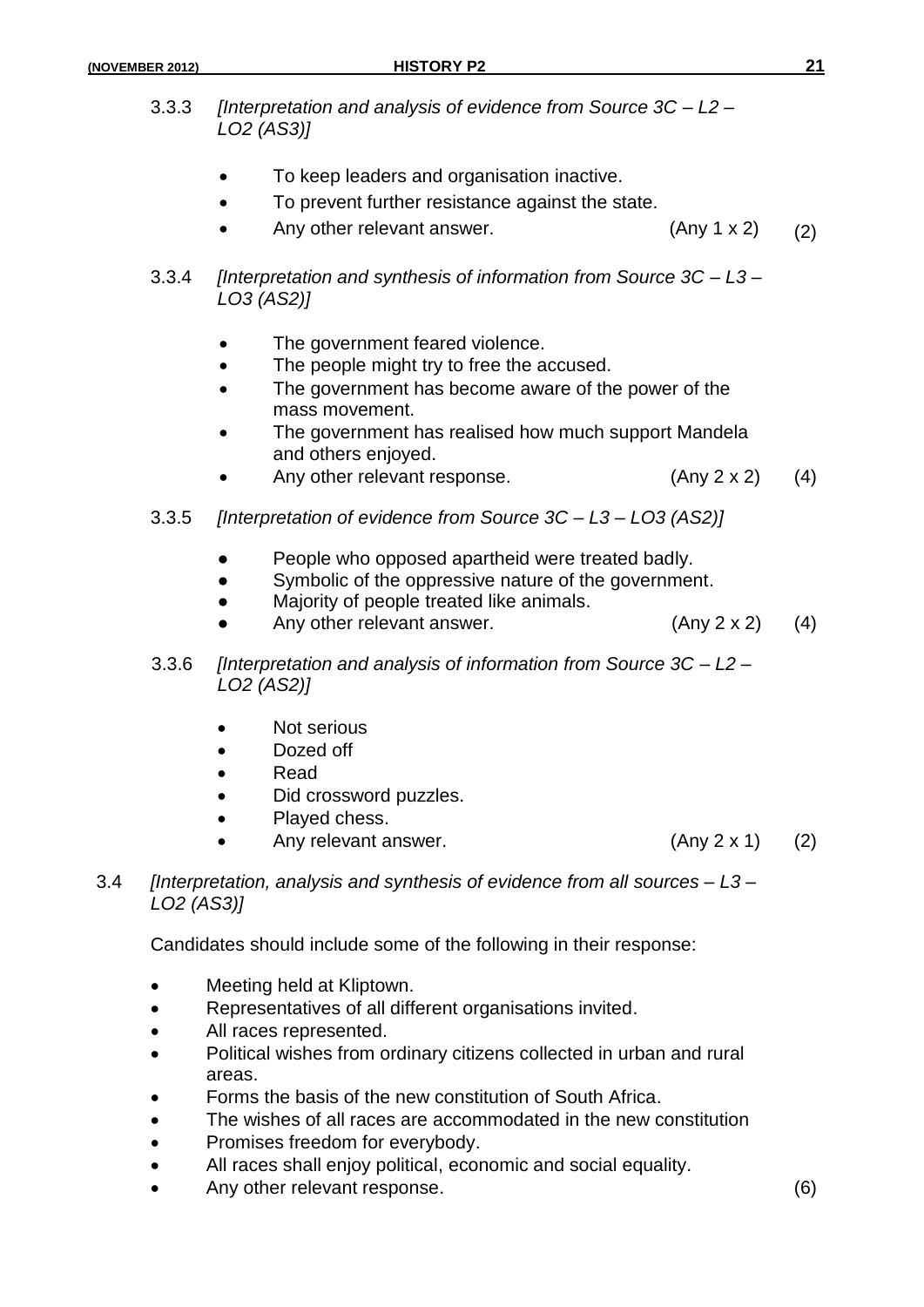Use the following rubric to allocate a mark.

| <b>LEVEL 1</b> | Uses evidence in an elementary manner, e.g. Makes<br>no or little reference to how the Freedom Charter<br>represent the wishes of the people and its link<br>with the new constitution of South Africa.<br>Uses evidence partially to report on topic or cannot<br>report on topic.                            | Marks: $0 - 2$ |
|----------------|----------------------------------------------------------------------------------------------------------------------------------------------------------------------------------------------------------------------------------------------------------------------------------------------------------------|----------------|
| <b>LEVEL 2</b> | $\bullet$ Evidence is mostly relevant and relates to a great<br>extent to the topic, e.g. Shows an understanding of<br>the how the Freedom Charter represents the<br>wishes of the people and its link with the new<br>constitution of South Africa.<br>$\bullet$ Uses evidence in a very basic manner.        | Marks: $3 - 4$ |
| <b>LEVEL 3</b> | Uses relevant evidence, e.g. Demonstrates a<br>thorough understanding of how the Freedom<br>Charter represent the wishes of the people and<br>its link with the new constitution of South Africa.<br>Uses evidence very effectively in an organised<br>paragraph that shows and understanding of the<br>topic. | Marks: $5-6$   |

# 3.5 EXTENDED WRITING

3.5.1 *[Plan and construct and argument on evidence using analytical and interpretative skills – L1 – LO1 – (AS3&4); LO2 (AS1, 2 and 3); LO3 (AS1, 2, 3 and 4)]*

Candidates should include the following in their response:

#### **SYNOPSIS**

Candidates must highlight the different forms of resistance against apartheid in the 1950s.

MAIN ASPECTS

 Introduction: The candidates should indicate the different types of resistance that was used during the 1950s.

# ELABORATION

- Defiance campaign did not really achieve its aims.
- On the other hand successful membership increase.
- World attention on apartheid
- Congress Alliance and Freedom Charter
- Anti-pass campaign by woman
- The Treason trial
- Formation of the PAC POQO and MK
- Any other relevant response.
- Conclusion: Candidates must tie up their argument with a relevant response. (30)

#### **Use the matrix on page 6 to mark this question.**